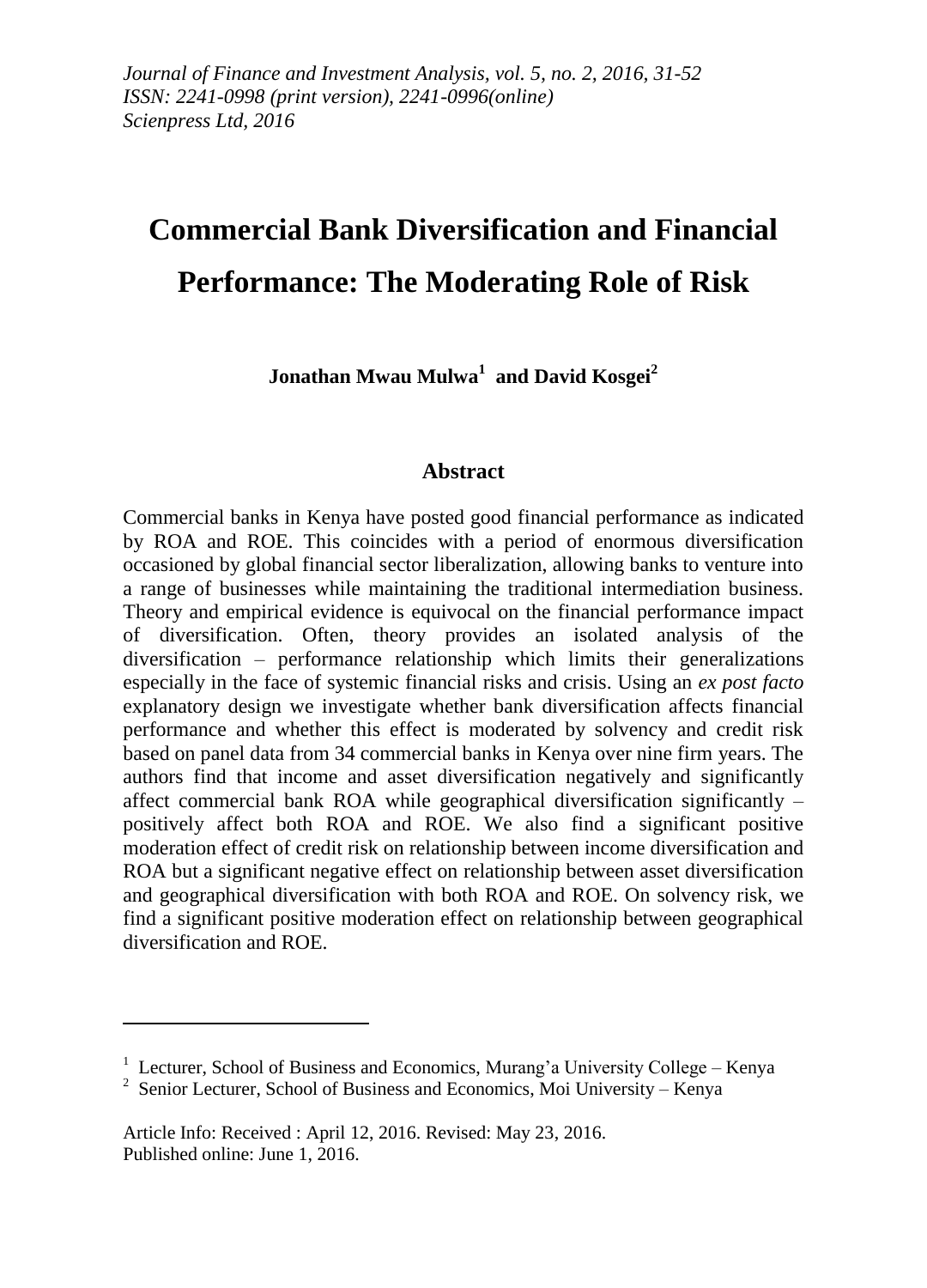**JEL classification numbers:** G20, G31 **Keywords:** Bank Diversification, Financial Performance, Risk

# **1 Introduction**

Commercial banks are profit making institutions whose ultimate goal is profit making (Harker and Zenios, 2000; Ongore and Kusa, 2013). As such all activities performed and strategies designed by commercial banks are meant to attain this grand objective. Traditionally, banks have been able to achieve this objective seemingly with ease. However, the deregulation and liberalization in the banking sector witnessed in a number of countries in the last two decades has increased competition in the sector by allowing non-banking players to join the industry. An example in case is the Second Banking Directive of 1989 which allowed European commercial banks to pursue functional diversification across activities such as commercial banking, investment banking, insurance and other financial services (Baele *et al.,* 2006) and the 1999 Gramm-Leach-Bliley Act which allowed American commercial banks to expand into non-interest banking activities (Ebrahim and Hasan, 2008; Elyasiani and Wang, 2012). This deregulation and liberalization has eroded the boundary between banking and non-banking financial institutions resulting in enormous competitive pressure on the traditional intermediation profits of banks. Further, traditional banking business has been undercut by fundamental economic forces and its profitability has diminished forcing banks to turn to new non-traditional activities (Edwards and Mishkin, 1995).

Commercial banks have responded to the competition pressure by raising their involvement in non-traditional intermediation services such as investment banking and banc-assurance and venturing in areas that were once viewed as risky (Gamra and Plihon, 2011). In addition, banks have considerably grown their networks by opening new branches in areas that were earlier considered unprofitable (CBK Bank Supervision Annual Report, 2012). Indeed Edwards and Mishkin (1995) argue that banks have two alternatives to survive this pressure: first, expanding traditional lending activities into new riskier areas and, secondly, pursuing new off-balance sheet activities that are more profitable. All these strategies and action revolve around diversification whether in operations, activities, products or assets since according to Gort (1962) and Berry (1975) diversification can be viewed in terms of the number of products, services or markets or as put by Markowitz (1952) and Hoskisson and Hitt (1990) as the methods and means that enable an organization to achieve growth and reduce overall risk. However, as according to Olo (2009), the grand strategy involving diversification represents a distinctive departure from a firm's existing base of operations to a separate business line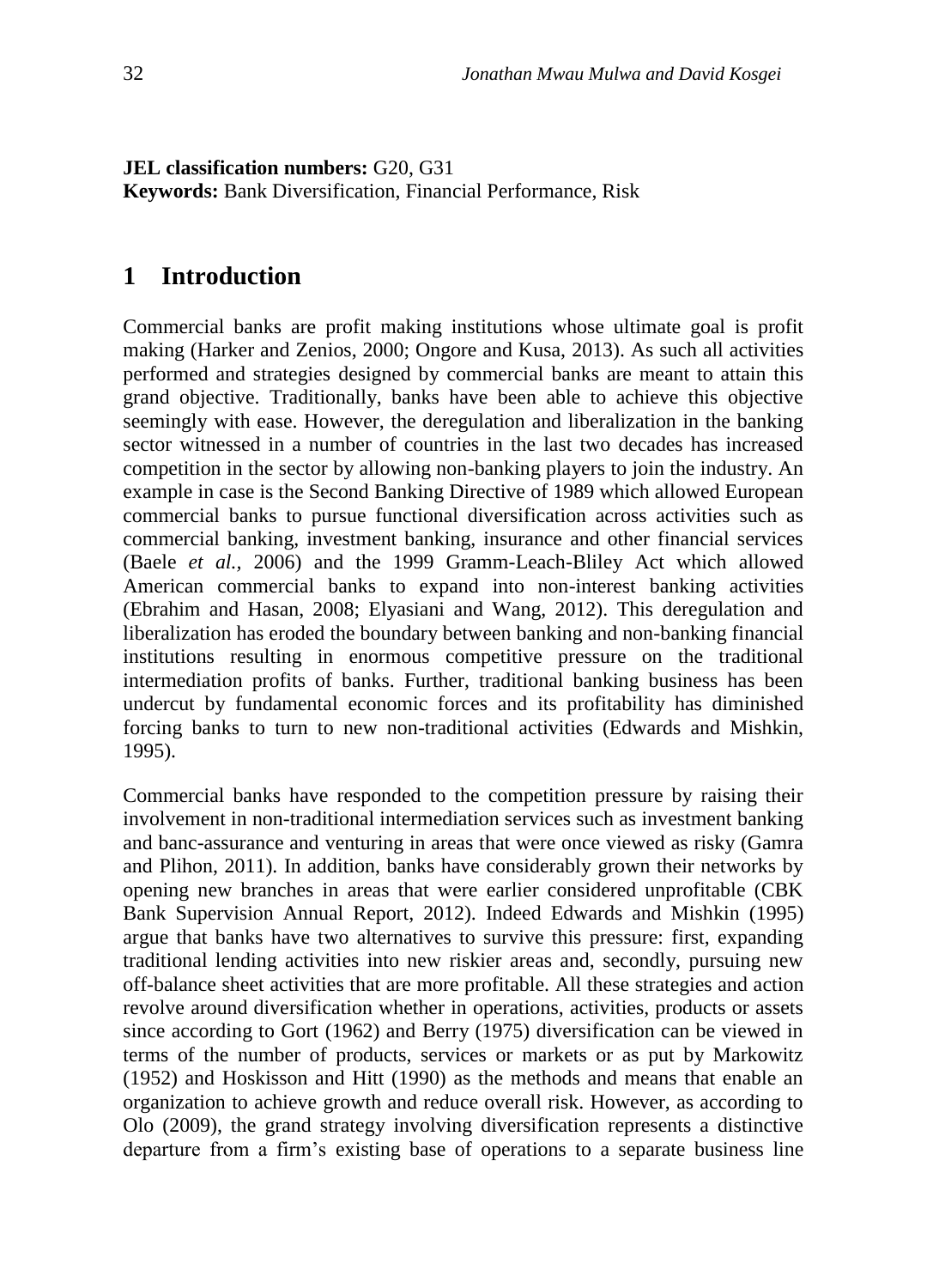either through expansion or acquisition or an increase (Penrose, 1959) by a firm in the number of lines whether such lines are related or not. However, bank diversification can be understood better by disaggregating the various elements that constitute the operations, assets and liabilities of commercial banks.

Theory points to a number of motives for corporate diversification including; the synergistic motive, the financial motive advanced in portfolio theory, the market power motive, the resource motive, the agency motive occasioned by managerial discretion and the cost efficiency motive (Montgomery, 1994; Olo, 2009; Yuliani *et al*., 2013). Whereas the synergistic, resource based, financial, market power and cost efficiency motives predict better firm performance as a result of either economies of scope, cost efficiency or resource sharing, the agency motive can be linked to value destruction occasioned by managerial entrenchment, empire building and managerial self efficacy especially for firms with free cash flows (Montgomery, 1994). However, empirical evidence is equivocal as to the effects of diversification on performance. Whereas proponents of bank diversification (Lin, 2010; Gambacorta *et al.*, 2014; Tabarrok, 1998; Christiansen and Pace, 1994; Obinne *et al.*, 2012; Palich *et al*., 2000) argue that diversification enhance bank performance through managerial efficiency, economies of scale, cost efficiency, higher productivity and cross selling, opponents of the practice (Stiroh, 2002; Turkmen and Yigit, 2012; Behr *et al.*, 2007; Baele etal., 2006; Kahloul and Hallara, 2010; Kiweu, 2012; Berger *et al.*, 2010) cite cost increase, managerial incentive problems and inefficiencies, diseconomies of scale and risk as the biggest problems of diversification in banking. This divergence is exacerbated by the presence of risk which characterise bank operations. Indeed research has shown that bank diversification results in risk which may not be offset totally by the benefits of diversification (Baele *et al*., 2006; Stiroh, 2002; Lin 2010; Bludell-Wignall *et al*., 2009). This divergence raises the following two questions that this paper will address;

- i. What is the effect of bank diversification on their financial performance
- ii. Does risk moderate the relationship between bank diversification and financial performance

To answer these questions the paper will investigate the effects of income diversification, asset diversification and geographical diversification on the financial performance of commercial banks in Kenya and the potential moderating effect that credit and solvency risk would have on this relationship. Credit and solvency risk were chosen because they are the most critical risks that face banks (Dima and Orzea, 2012; Bessis 2002).

## **1.1 Banking industry in Kenya**

Banking industry in Kenya is fairly stable and developed with 43 commercial banks, one mortgage finance company, 8 deposit taking microfinance institutions,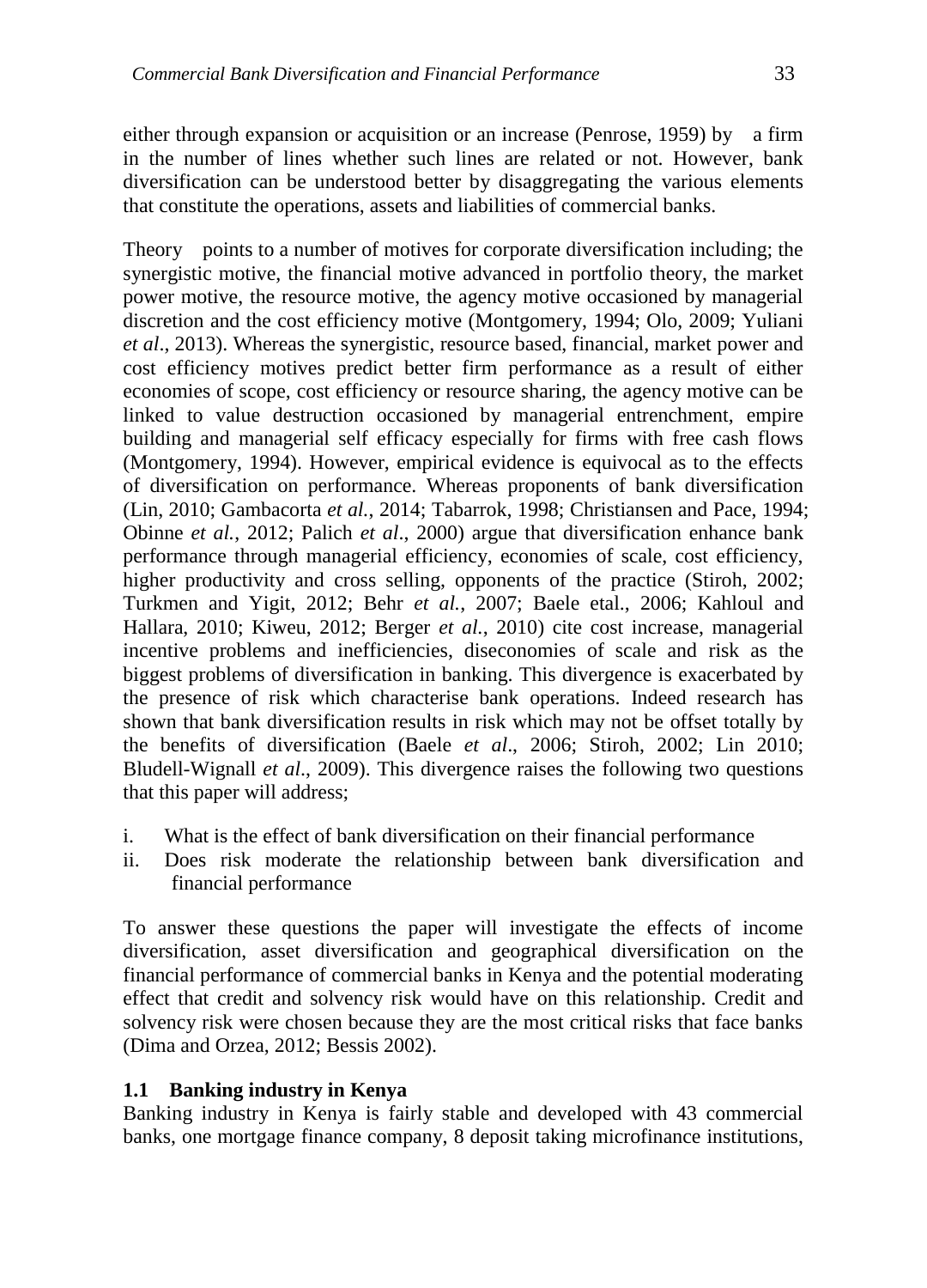7 representative offices of foreign banks, 108 foreign exchange bureaus and 2 credit reference bureaus as at March 2013 (Central Bank of Kenya Supervision Reports, 2013). The industry has grown tremendously following the 1995 financial liberalization when exchange controls were lifted. Banks have since come together under the Kenya Bankers Association (KBA) which serves as an industry lobby for the banking sector interests. Over the last few years, the sector has grown remarkably in terms of assets, deposit base, profitability, networks and product offerings (Central Bank of Kenya Supervision Report, 2013) underpinned mainly by an industry wide branch network expansion both locally and regionally. In the last ten years to 2012, the sector assets grew from 456.7 billion shillings to 2.35 trillion shillings while deposits grew from 360.6 billion shillings to 1.76 trillion shillings over the same period. The number of accounts increased from 1.9 million bank accounts in 2002 to 17.6 million accounts in 2012 (Ndung'u, 2013). This growth continued through 2013 to 2014 with cumulative un-audited pre-tax profits increasing by 18.4 percent in the first quarter of 2014 compared to a similar period in 2013 (CBK, 2014). According to the Central Bank of Kenya Supervision Report (2013), the sector is expected to sustain its growth momentum on the backdrop of a stable macro-economic environment and domestic and regional expansion by banks.

The sector is fairly diversified with the banks having a country wide branch network and presence in the East African region (Kodongo and Natto, 2014). A review of the Central Bank of Kenya Bank Supervision Annual Report (2012) revealed that the industry is fairly diversified on all the fronts with the number of subsidiary branches in the region increasing from 223 in December 2011 to 282 in December 2012. The proportion of non-interest income to the total sector income stood at 29 percent and 22 percent in 2011 and 2012 respectively. In addition banks had branches in all the 47 counties in the country with the branch network increasing from 1161 in 2011 to 1272 in December 2012. This shows that commercial banks in Kenya had diversified not only their income sources but also their assets and operations both geographically and internationally. In terms of risk, the banking industry in Kenya is fairly stable and resilient to shocks (Beck *et al*., 2010). The sector survived the recent global financial crisis that resulted in bank insolvencies in several western countries relatively unscathed. The sector's asset quality has also been improving (Beck *et al*., 2010) from the dip occasioned by a mix of high interest rates and subdued economic activities associated with the political uncertainty around the 2013 general elections (Joint Annual Report by Financial Sector Regulators, 2014). The banking sector liquidity by the end of December 2013 exceeded the statutory minimum requirement for all the banks and the regulator has been implementing new capital requirements aimed at enhancing the risk profile of the sector (Joint Annual Report by Financial Sector Regulators, 2014).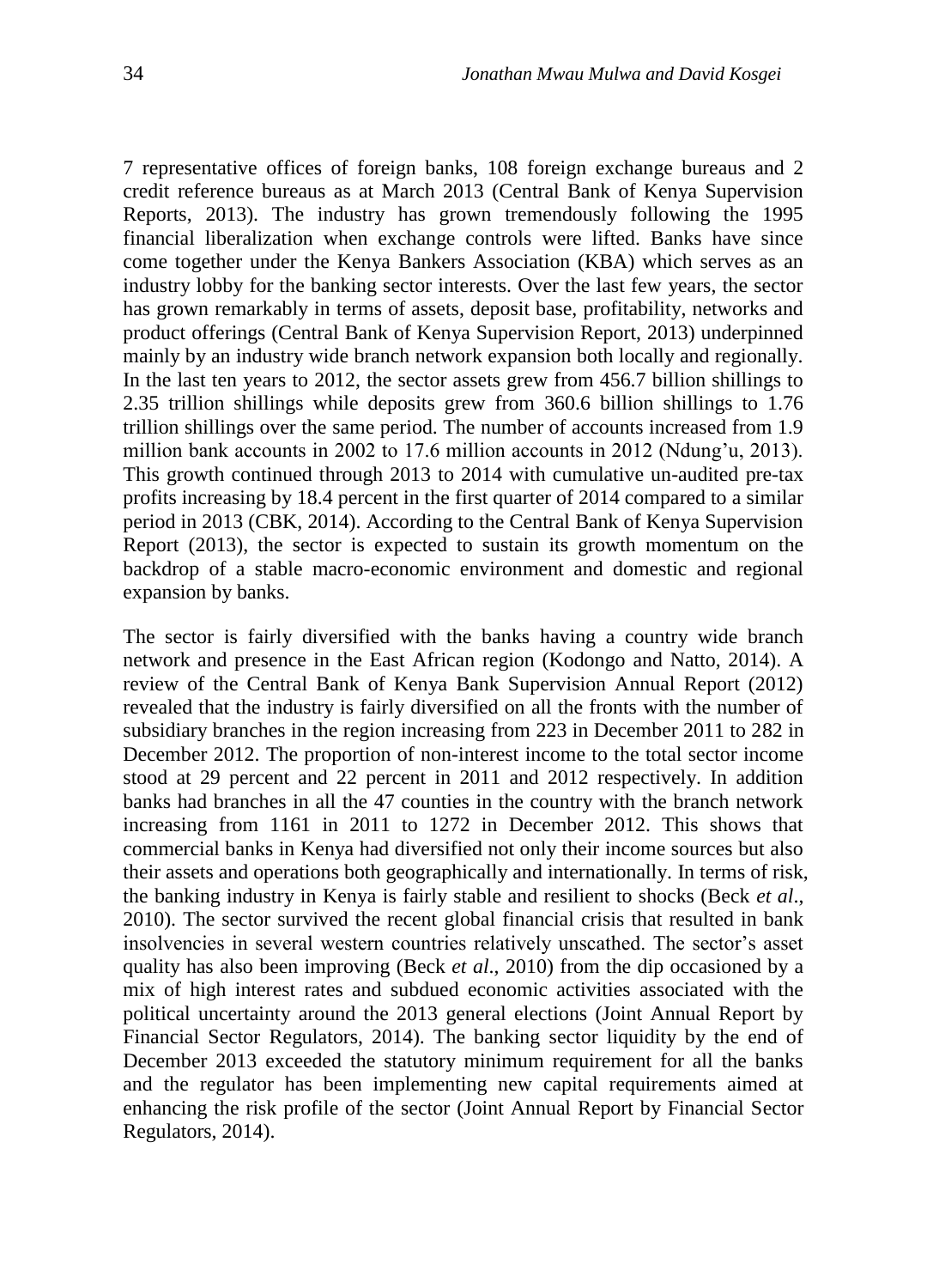# **2 Theoretical perspectives on diversification**

Firms, including banks, often pursue diversification for variant motives including; the synergistic motive, the financial motive advanced in portfolio theory, the market power motive, the resource motive, the agency motive occasioned by managerial discretion, and the cost efficiency motive (Montgomery, 1994; Olo, 2009; Yuliani *et al*., 2013). Three theoretical perspectives that are particularly useful in explaining why firms pursue diversification are the Market power theory, the Agency theory and the Resource based view theory (Montgomery, 1994; Mulwa *et al*., 2015). According to Mulwa *et al*., (2015) the market power theory and the resource based view theory are prescriptive and explain the motives of firm diversification based on profit maximization while Agency theory is managerial and emphasizes managerial choices and self interest as a basis for diversification.

## **2.1 Market Power theory**

As discussed in our earlier paper, the argument for market power builds from Porter (1980) opinion of positioning the company in its environment using a set of strategies that distinguishes a firm's position among the competitors. Diversification is one of the strategies to overcome competition (Barney, 1991; 2002) and enables a firm to build market power granting it access to conglomerate powers. Firms are able to gain competitive power in the market by entering other markets through diversification. This is not because of their particular position in that market but because of their positions in their individual markets (Gribbin, 1976). It is this power in the domicile market that propels the firm to enter new markets through predatory strategies supported by its position, resources and strength in its current market. Firms have three ways by which they can to yield market power through diversification: cross subsidization by using profits from one market to support predatory pricing in another; mutual forbearance of rigorous competition among competitors; and reciprocal buying among units of a multi-business firm which forecloses small competition (Montgomery, 1994; Palich *et al.*, 2000). By this approach, firms are able to overcome competition thereby earning profits above the average market profits. As such, market power theory hypothesis a positive relationship between diversification and firm performance.

## **2.2 Agency theory**

Agency theory hypothesizes that separation between the owners and managers of company creates divergence of interests which ultimately increase the agency cost. According to Jensen and Meckling (1976), these costs refer to the aggregate of: the agent incentive costs and monitoring costs incurred by the principals in limiting the divergence of interests; bonding costs incurred to deter the principals from taking interest diverging actions; and the welfare reduction or residual loss incurred by the principal as a result of the divergence between the agents decisions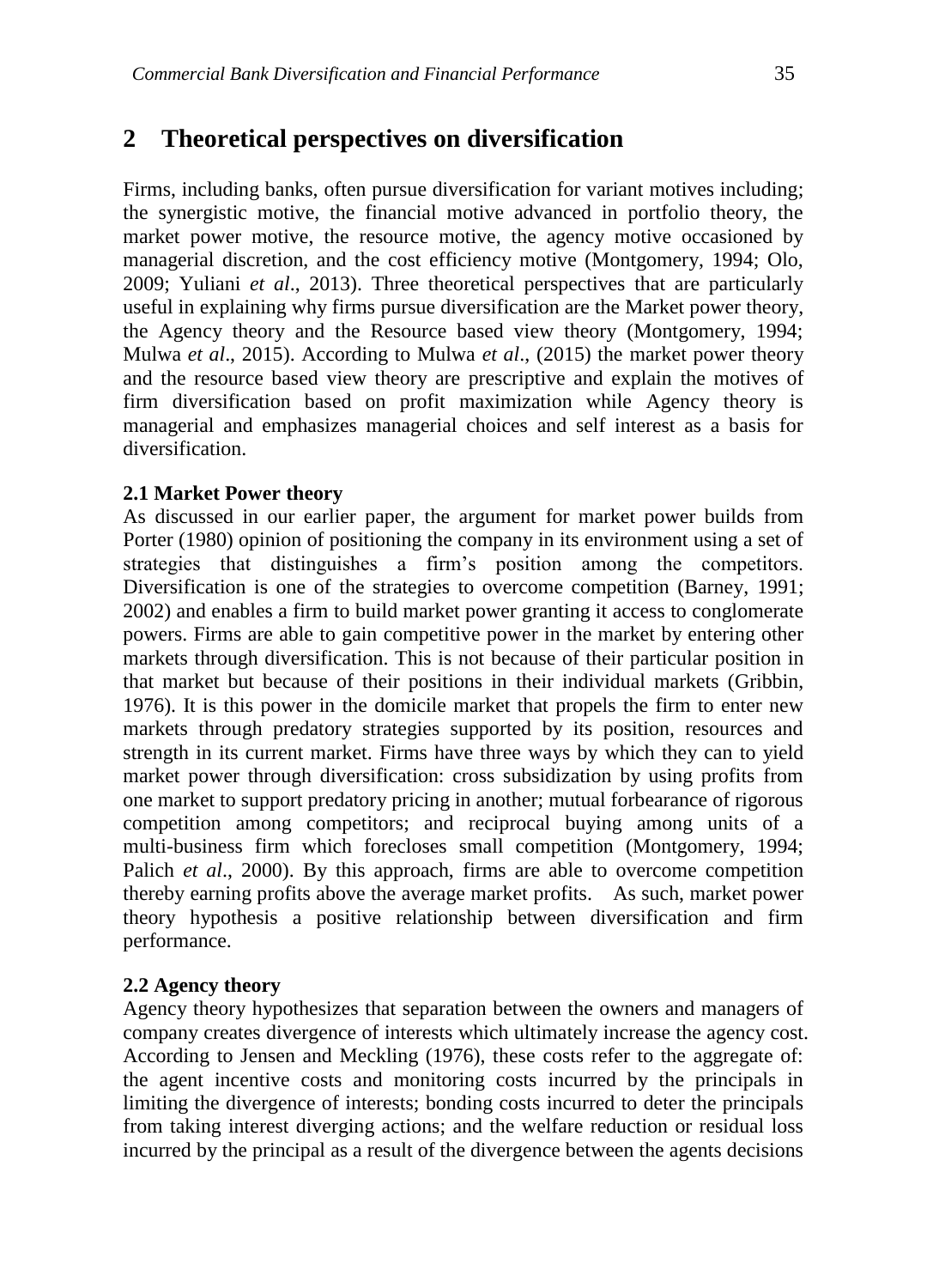and welfare maximizing decisions expected by the principals. The theory posits that managers would often deploy corporate assets for their own selfish interests rather than the interest of the stock holders which problems are usually exacerbated by risk preference differentials between the agents and the principals (Jensen, 1986). Often, shareholders are more concerned about non-diversifiable risk while managers are more interested in the diversifiable risk which conflicts are more pronounced in companies with substantial free cash flows. This is so because the managers will chose to invest the excess cash flows to optimize profits and not to increase cash payments to shareholders and diversification is usually a convenient vehicle for this managerial behaviour (Jensen and Meckling, 1976). Managers with free cash flows are likely to undertake value destroying or low benefit diversification to grow the size of their business territories, for managerial entrenchment or for reducing total firm risk which benefits their personal positions (Jensen, 1986). The consequences of these decisions anchor on agency costs because they can be viewed as managerial perquisites intended to decrease the risk associated with managerial human capital (Montgomery, 1994). Agency theory emphasizes the benefits accruing to managers at the expense of the

stock holders as a result of the manager's decisions. Accordingly the view explains why managers pursue diversification and predicts a negative impact of diversification on firm performance (Mulwa *et al.*, 2015).

#### **2.3 Resource Based View theory**

The Resource Based View (RBV) theory is an action strategy to position a business unit as a foundation for a multi-business firm and emphasizes the firm's ability to exploit the potential synergies between resources to produce higher performance (Wernerfelt 1984; Barney 1991; Teece *et al*., 1997; Montgomery, 1994). RBV approach enlists the circumstances under which a firm's resources lead to high returns over longer periods of time using Porter's five competitive forces. It explains the resource-benefits accruing to a firm by envisaging the existence of resource position barriers where by the holders of a resource are able to maintain a sustainable competitive advantage in relation to other holders and third persons since possession of a resource by one party affects the costs and / or revenues of later acquirers adversely. In such a case the holder can be said to enjoy the protection of a resource position barrier or a first mover advantage (Lieberman and Montgomery, 1988). Just like entry barriers envisaged in Porter's model, resource position barriers do indicate a potential for high returns since one competitor has an advantage over others occasioned by efficiency in the use of resources (Montgomery, 1994; Prahalad and Hamel, 1990). As such, diversification based on RBV focuses on resource allocation and sharing competencies across different business lines to enhance performance by either cost reduction or by playing competitors out of the market as the absolute volume per period increases (Porter, 1980). This exploitation of potential synergies expected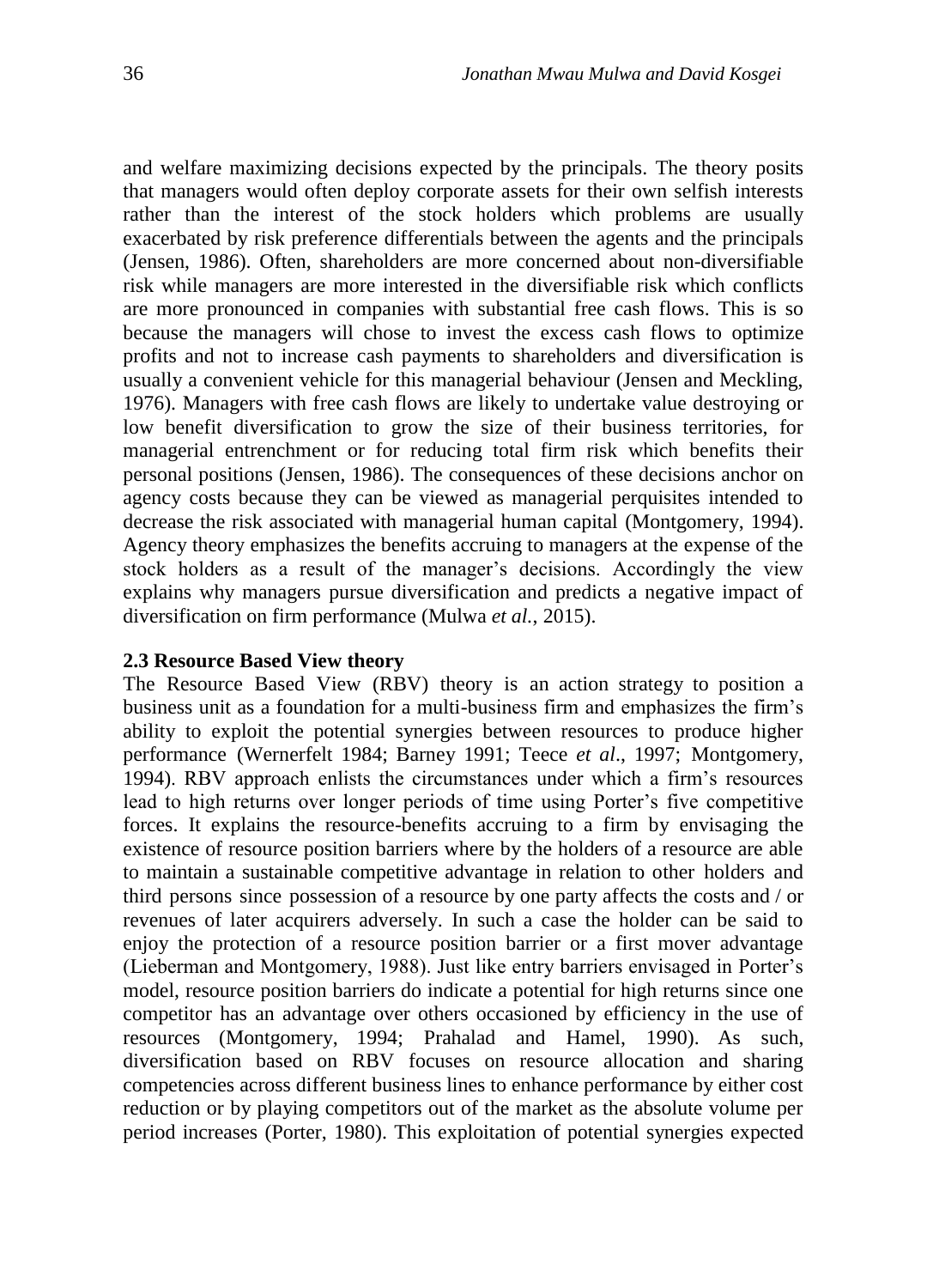from sharing functions, resources and competencies lead to generation of sustainable competitive advantages and thus profitability occasioned by cost reduction. Therefore, the RBV predicts a positive impact of diversification on a firm's financial performance.

## **3 Data and Methodology**

Theory of bank diversification identifies several approaches to diversification both domestic and cross-border and including income, assets, credit, geographical and international diversification (Lin, 2010; Obinne *et al*., 2012; Gambacorta *et al*., 2014; Chriatiansen and Pace, 1994; Goetze *et al*., 2013). We concentrate on the three common domestic avenues of diversification as identified by Mulwa *et al.*, (2015) namely income diversification, asset diversification and geographical diversification. For income and geographical diversification we construct Herfindhal-Hirschman index (HHI) following Stiroh and Rumble (2006), Doumpos *et al*., (2013) and Elsas *et al*., (2006). The HHI captures variations in the various components of income and asset diversification computed as the sum squared shares of the individual components to total income or assets subtracted from unity to get a value that increases with the degree of diversification. Geographical diversification is measured as the natural logarithm of the number of branches operated by a commercial bank. The natural logarithm is taken to adjust for the arbitral nature of the number measure. We measure financial performance using two accounting measures namely: Returns on assets (ROA) and Returns on equity (ROE) which are ratios of operating income to total assets and total equity respectively (Ongore and Kusa, 2013; Turkmen and Yigit, 2012; Al-Smadi, 2011; Saksonova and Solvjova, 2011) . Generally, accounting methods primarily based on the use of financial ratios have been employed for assessing bank performance in diversification studies (Li and Qiann, 2005; Ncube, 2009; Pan and Tsai, 2012). Credit risk and solvency risk being the most critical risks in banking operations (Dima and Orzea, 2012; Bessis, 2002) were taken to moderate the relationship between diversification and financial performance. Credit risk was measured following Gwon (2011) and Saksonova and Solovjova (2011) as the ratio of gross non-performing loans (NPL) to total value of the loan portfolio while solvency risk was measured as the inverse of the z-score approach used in Beck *et al*., (2010), Djine (2011) and Stiroh and Rumble (2006). Dreawing from literature, we control for the effects of bank size as measured by the natural logarithm of total assets (Kahloul and Hillara, 2010; Pan and Tsai, 2012; and Elsas *et al*., 2006) and bank growth rate measured as the average variation in turnover or operating income on the reporting period. Appendix 1 shows the measures operationalizing the variables.

To achieve the objectives of this study, we approximate additive regression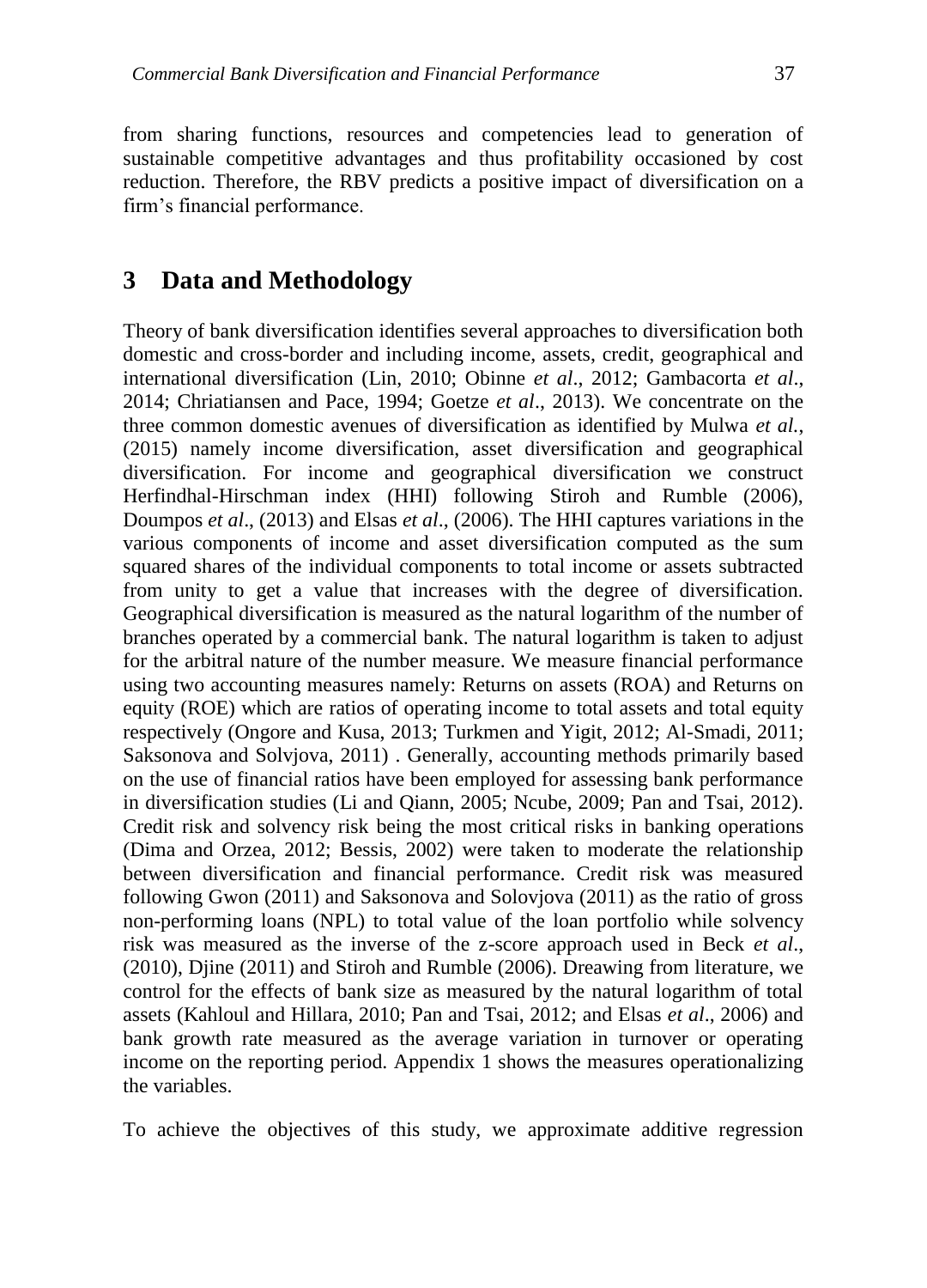models. In model 1, the control variables  $(C_{j_{i,t}})$  corresponding to size and growth are regressed against financial performance  $(Y_{i,t})$  to remove the effects. In model 2 the various diversification measures  $(X_{p_{i,t}})$  are added to the models to test the direct relationships between diversification and financial performance as shown below  $\overline{2}$ 

$$
Y_{i,t} = \beta_0 + \beta_j \sum_{j=1}^{K} C_{j_{i,t}} + \varepsilon_{i,t}
$$
 (1)

$$
Y_{i,t} = \beta_0 + \beta_j \sum_{j=1}^{2} C_{j_{i,t}} + \beta_p \sum_{p=1}^{3} X_{p_{i,t}} + \varepsilon_{i,t}
$$
 (2)

To understand the moderating role of risk on the relationship between bank diversification and financial performance, we approximate the following additive moderated regression models. As recommended by as recommended by Baron and Kenny (1986) and Whisman and McClelland (2005), products of diversification measures and the various moderators  $(Z_{q_{i,t}}, X_{p_{i,t}})$  are included in the regression models along with the potential moderators and independent variables to test for moderation effect. As such, model 3 was used to test for the moderation effect of credit risk while model 4 will be used for solvency risk.

$$
Y_{i,t} = \beta_0 + \beta_j \sum_{j=1}^{2} C_{j_{i,t}} + \beta_p \sum_{p=1}^{3} X_{p_{i,t}} + \beta_q Z_{q_{i,t}} + \beta_k \sum_{k=1}^{3} (Z_{q_{i,t}} X_{p_{i,t}})_{k_{i,t}} + \varepsilon_{i,t}
$$
(3)

Where  $Y_{it}$  is the Financial performance of firm *i* at time *t*,  $C_{j_{it}}$  are the control variables (size and growth rate),  $X_{p_{it}}$  are the diversification indicators corresponding to income, asset and geographical diversification and  $Z_{q_{it}}$  are bank risks (credit and solvency risk).  $Z_{q_{it}}X_{p_{it}}$  is a product of risk variables and diversification variables included in the model to test the moderation effects.  $\beta_0$  is the intercept coefficient,  $\beta_j$ ,  $\beta_p$  and  $\beta_k$  are the slope coefficients and  $\varepsilon_{it}$  is the random error term.

Secondary panel data was obtained for all the variables from the Central Bank of Kenya<sup>1</sup> Bank Supervision reports for nine firm years from 2005 to 2013. Data was collected for all banks in Kenya. However, banks with incomplete information were dropped leaving us with 34 banks that had remained operational for the study period giving a total of 306 firm observations. Table 1 present summary statistics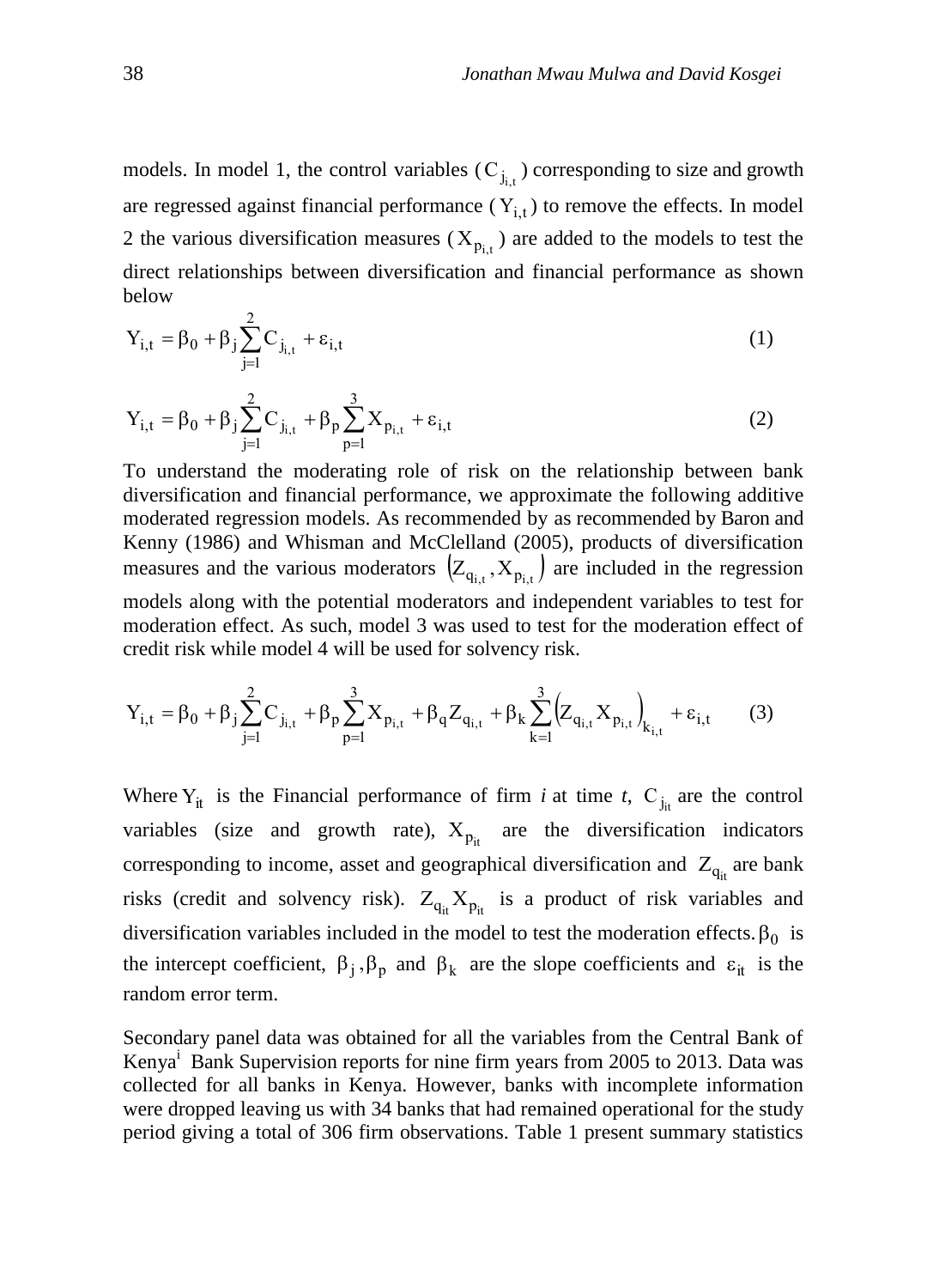| Obs. | Mean  | <b>Std. Deviation</b> | Min.     | Max.   |
|------|-------|-----------------------|----------|--------|
| 306  | 3.10  | 2.02                  | $-6.18$  | 10.39  |
| 306  | 22.11 | 15.89                 | $-41.81$ | 159.46 |
| 306  | 0.42  | 0.08                  | 0.10     | 0.50   |
| 306  | 0.46  | 0.04                  | 0.30     | 0.50   |
| 306  | 2.34  | 1.19                  | 0.00     | 5.22   |
| 306  | 0.14  | 0.35                  | 0.00     | 3.67   |
| 306  | 0.07  | 0.05                  | 0.01     | 0.43   |
| 306  | 23.49 | 1.35                  | 20.87    | 26.50  |
| 306  | 0.20  | 0.34                  | $-0.50$  | 3.79   |
|      |       |                       |          |        |

of the data while table 2 present correlations among variables.

Table 1: Descriptive statistics of variables

Source: Research data (2015)

#### **3.1 Statistical quality tests**

The use of regression analysis requires that at least the following assumptions are met: normality of random errors, linearity in parameters and independence of error terms (Williams *et al*., 2013). Additionally, we used panel data which requires testing for multi-collinearity and stationarity (Gujarati, 2004) before the data can be subjected to regression analysis. Violations of these assumptions would lead to untrustworthy inferences being made about the parameter coefficients due to biased estimates being made of standard errors and significance levels. Jarque-Bera (JB) test of residual normality was used for normality of random errors. The significance values of the JB statistics were greater than the critical value of 0.05 for all models used in the study thus the random errors were not different from normally distributed (Tanweer, 2011). Parameter linearity assumption was tested by plotting residuals against predicted values of response variable (Osborne and Elaine, 2002) and the response variables were found to be linear in regression parameters for all models. The Durbin-Watson statistic (D) was used to test for serial correlations among errors giving values closer to two for all models which shows that error terms were independent across observations (Lind *et al*., 2015). To test for multi-collinearity, variance inflation factors (VIF) and tolerance were calculated for predictor variables giving VIF values less than 10 and tolerance statistics were greater than 0.10 implying absence of multi-collinearity (Field, 2009). The Augmented-Dickey-Fuller unit root test was done for stationarity and all the variables except bank size, income diversification and ROA were stationary. To correct for non-stationarity in these variables, the first difference of the variables [*d*(var)] was used in the regression models as recommended by Dickey and Fuller (1979; 1981).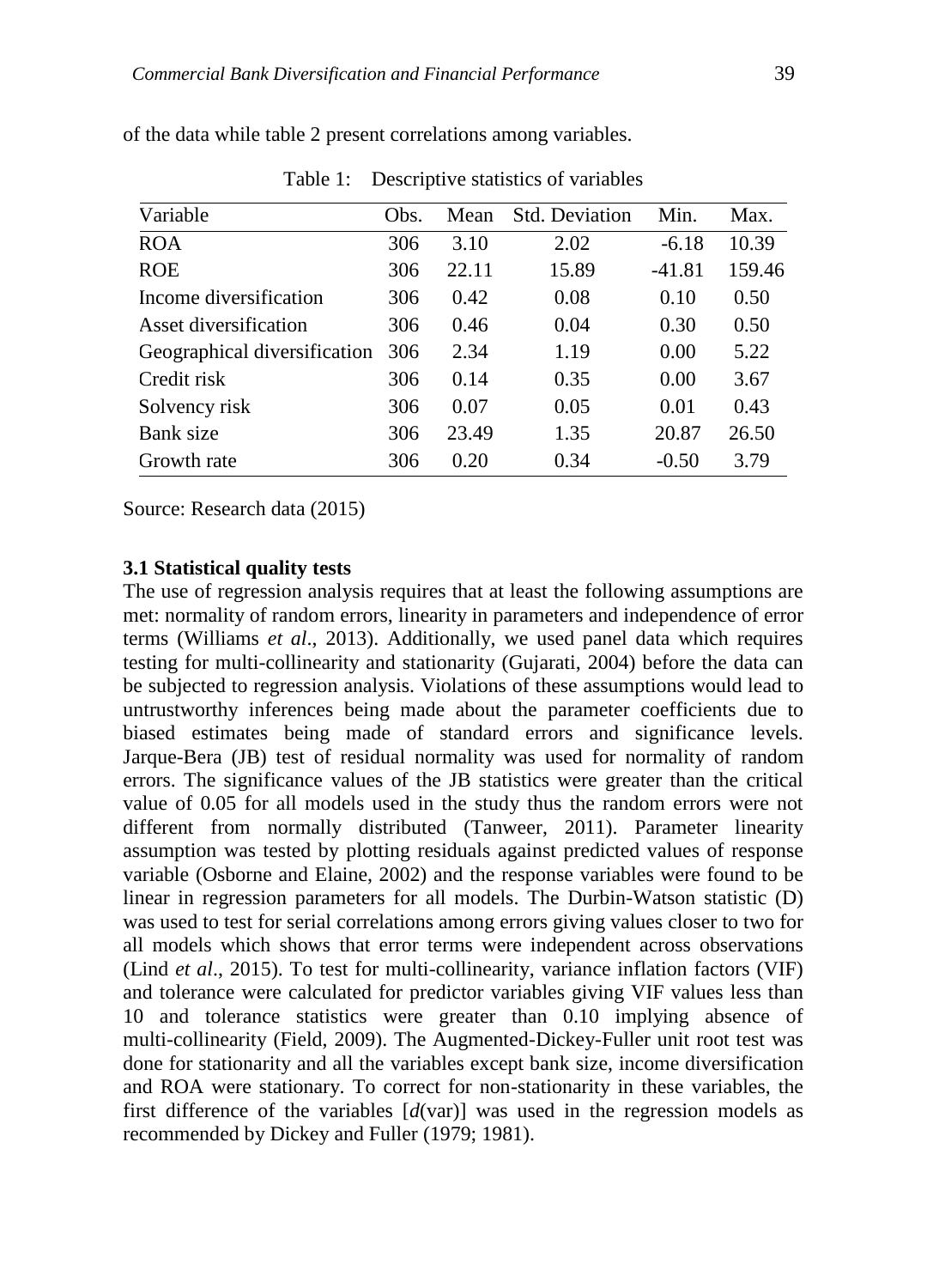| Variable                                                  | [1]        | $[2]$     | $[3]$                 | [4]                  | [5]       | [6]     | $[7]$       | [8]      | $[9]$ |
|-----------------------------------------------------------|------------|-----------|-----------------------|----------------------|-----------|---------|-------------|----------|-------|
| 1. Size                                                   | 1.000      |           |                       |                      |           |         |             |          |       |
| 2. Growth Rate                                            | .045       | 1.000     |                       |                      |           |         |             |          |       |
| 3. Credit Risk                                            | $-.268$ ** | $-.024$   | 1.000                 |                      |           |         |             |          |       |
| 4. Solvency Risk                                          | $-.174***$ | $-.072$   | .014                  | 1.000                |           |         |             |          |       |
| Income Diversification                                    | $.135*$    | $-.096$   | $-.032$               | $-.061$              | 1.000     |         |             |          |       |
| <b>Assets Diversification</b><br>6.                       | .032       | .071      | $-.136^*$             | $-.242$ **           | $.129*$   | 1.000   |             |          |       |
| Geographical Diversification<br>7.                        | $.781***$  | .071      | $-.183$ <sup>**</sup> | .000                 | $.273$ ** | $-.072$ | 1.000       |          |       |
| 8.<br><b>ROA</b>                                          | $.538***$  | $.313***$ | $-.264$ **            | $-.397**$            | $-.088$   | $.121*$ | $.284***$   | 1.000    |       |
| 9. ROE                                                    | $.528***$  | $.145*$   | $-.215$ **            | $-.144$ <sup>*</sup> | $-.051$   | $.122*$ | $.316^{**}$ | $.631**$ | 1.000 |
| **Correlation is significant at the 0.01 level (2-tailed) |            |           |                       |                      |           |         |             |          |       |
| *Correlation is significant at the 0.05 level (2-tailed)  |            |           |                       |                      |           |         |             |          |       |

Table 2: correlation coefficients

Source: Research data (2015)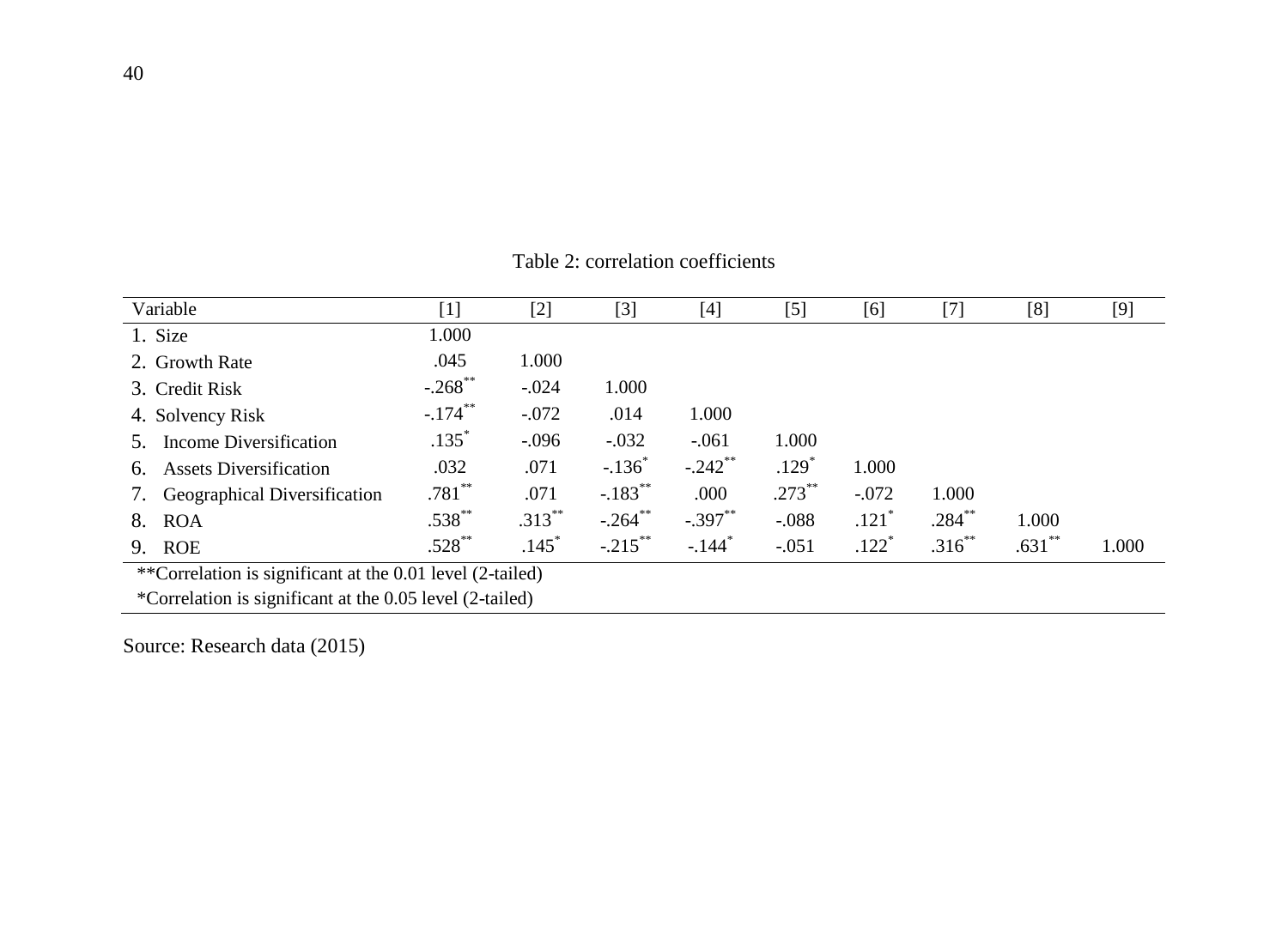# **4 Results**

Both fixed effects and random effects regressions were initially estimated with the Hausman test (Baum, 2001) indicating that random effects were a more appropriate approach. All the estimations presented in the paper (table 3) are henceforth random effects regressions. All the models had statistically significant regression relationships as shown by the F-statistics which were significant in all models (Blackwell III, 2005; Hoe, 2008; Greene, 2008). We first estimate equation (1) regressing the control variables size and growth rate on financial performance ROA and ROE.

The results showed that bank size had a significant negative effect on ROA ( $\beta$  =  $-0.072$ , p-value = 0.000) though it did not significantly affect ROE, which results remained consistent even when other variables were introduced in the other models. These results imply that small-sized banks enjoy higher returns on assets. This was contrary to the findings by Mercieca *et al*., (2007), Bashir (1999) and Dermiguc-Kunt and Huizinga (2012) that large commercial banks outperformed smaller ones. This could be attributed to the relationship banking efficiency of small banks. Growth rate on the other hand had a significant positive effect on bank financial performance (ROA: β = 0.077, p-value = 0.000 and ROE: β = 0.039, p-value  $= 0.000$ ) which confirm the findings by Montgomery (1985) among 128 *Fortune 500* firms that Growth rate was positively and significantly related to firm performance as indicated by profitability levels.

## **4.1 Effects of diversification on bank financial performance**

In equation 2 we estimate the direct effects of diversification on financial performance. Income diversification negatively affected commercial bank financial performance which effect was significant for ROA though insignificant for ROE. These results concur with the findings by Stiroh (2002) that income diversification reduced the risk adjusted profits while at the same time increasing the risk of American banks. Kiweu (2012) also found that income diversification was not beneficial to the performance of Kenyan banks since the benefits of non-interest income could not totally offset the increase in risk occasioned by diversification to fee based income. Therefore as argued by Kiweu (2012) and Stiroh (2002) the cost implications and risks (Baele *et al*., 2006) associated with income diversification override the performance benefits of diversification. The results on ROE also confirm the findings by Mercieca *et al*., (2007) in Europe that earnings diversification had no impact on banks profitability. Similar findings were also reported by Montgomery (1985) among 128 *Fortune 500* firms that diversification did not significantly affect firm performance. These results concur with the agency view that managers with free cash flows would pursue diversification that does not enhance performance for personal reasons (Jensen, 1986).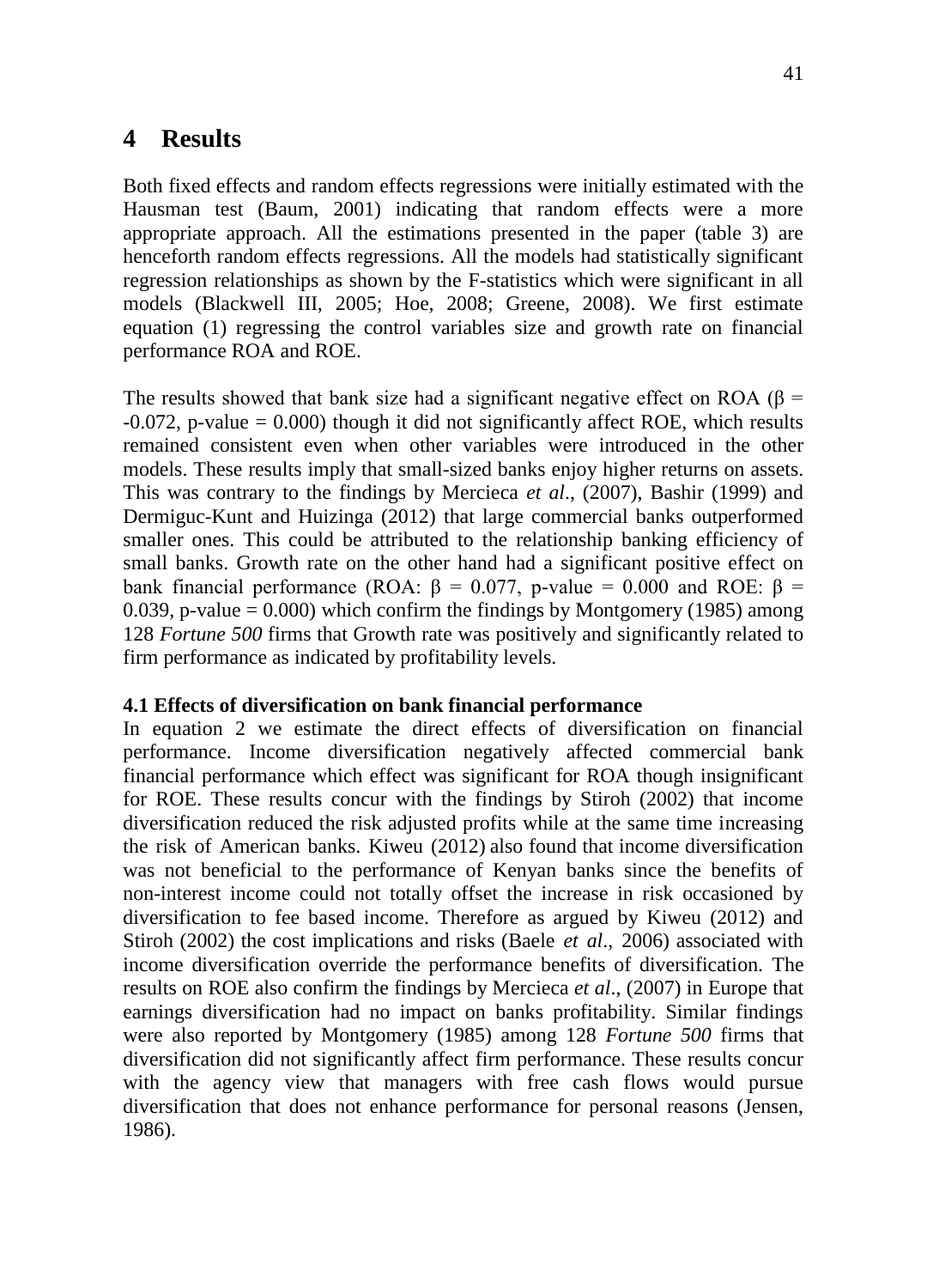Asset diversification had a significant negative effect on ROA and a negative though insignificant effect on ROE. These results confirm the findings by Berger *et al*., (2010) in china that asset diversification led to a reduction in bank profitability and an increase in banking costs. Goetz *et al*., (2013) also reported that asset diversification significantly reduced bank valuation and loan quality in American banks. Similar results were also reported by Elyasiani and Wang (2012) that asset diversification was associated with lower banking efficiency and the degree of change in diversification overtime was not associated with factor productivity. As suggested by Berger *et al*., (2010) and Turkmen and Yigit (2012), this could be attributed to higher banking costs occasioned by diversification and which lead to a diversification discount on bank performance or offset any expected benefits of diversification.

Geographical diversification had a significant positive effect on financial performance which confirms the findings by Obinne *et al*., (2012) in Nigeria that diversification impacted significantly on performance of banks which was occasioned by management economies of scale, more efficient resource allocation or higher productivity of a diversified bank. The RBV theory predicts this diversification premium by envisioning resource position barriers which has a potential for high returns occasioned by efficiency in the use of resources (Montgomery, 1994; Barney, 1991). The Market Power theory also predicts a diversification premium occasioned by cross subsidization, mutual forbearance of rigorous competition and reciprocal buying and selling among the units of a multi-business firm (Montgomery, 1994; Palich *et al*., 2000).

## **4.2 Moderating effect of risk on the relationship between diversification and financial performance**

To test for moderation effect of credit risk, we estimate equation 3. Credit risk positively and significantly moderated the relationship between income diversification and ROA. This confirms the findings by Doumpos *et al*., (2013) that income diversification would be more beneficial for banks since it could mitigate the adverse effect of financial crisis (risk) on bank financial strength. Though the moderation effect of credit risk on the relationship between income diversification and ROE was positive, it was insignificant. However, credit risk had a significant negative moderation effect on the relationship between asset diversification and geographical diversification with both ROA and ROE. This confirms the findings by Acharya *et al.,* (2006) in Italy that banks with a high credit risk experienced decreased bank performance through diversification. The findings by Gambacorta *et al*., (2014) that diversification benefits for global large banks were less sizable but significant when volatility adjusted returns were used to measure profitability attests to the negative moderation effect of risk. On its own, credit risk had a significantly positive effect on ROE and a positive though insignificant effect on ROA. This implies that commercial bank financial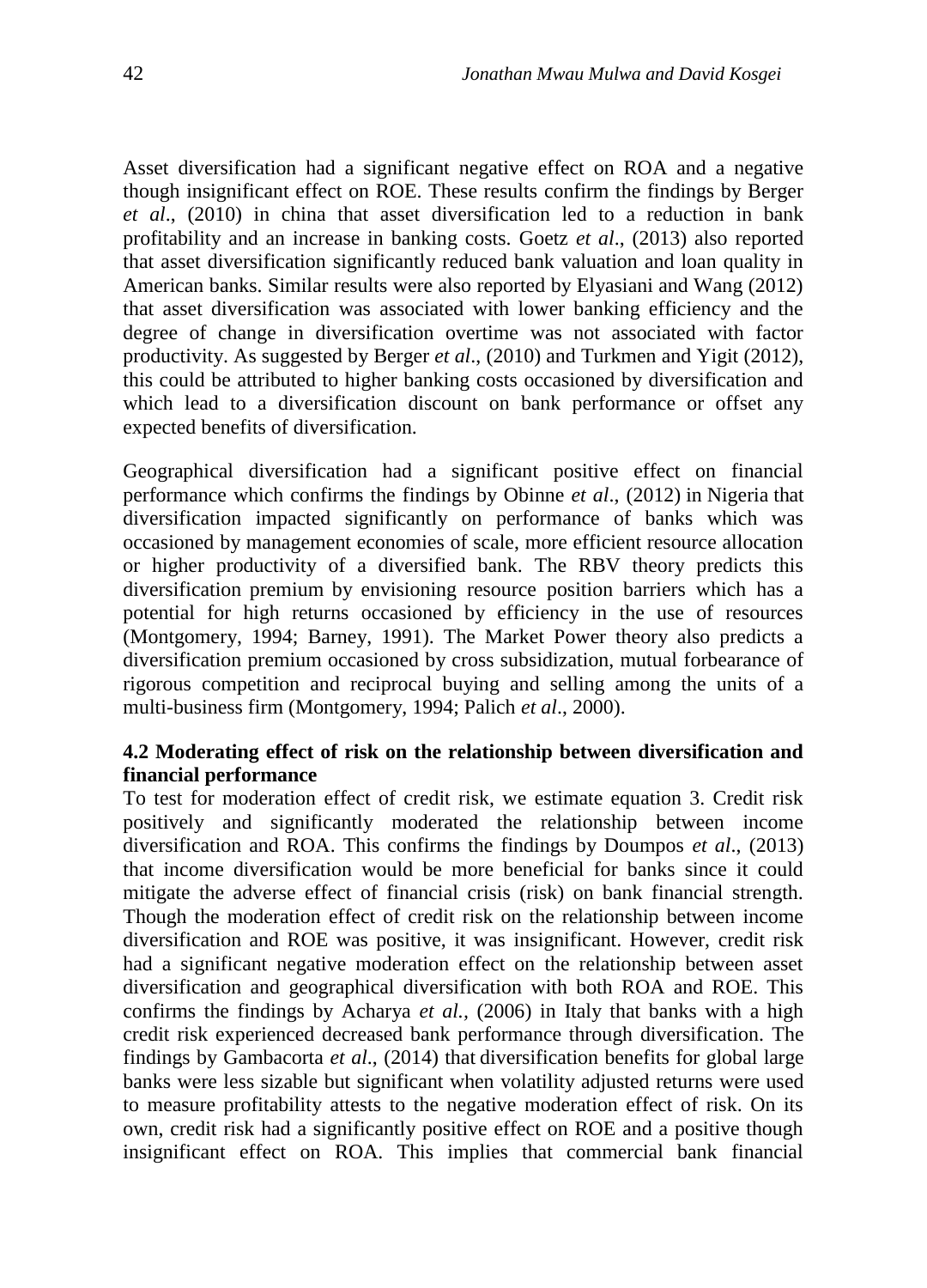performance increased as banks took more credit risk. This is consistent with the argument by Edwards and Mishkin (1995) that banks can maintain the profitability of their traditional lending activities by expanding into new riskier areas of lending, which in effect is adding or aggregating credit risk as suggested by Allen (2013).

In equation 4, we tested the moderation effect of solvency risk on the relationship between bank diversification and financial performance. Solvency risk had a positive and significant moderation effect on the relationship between geographical diversification and ROE which implies that as suggested by Doumpos *et al*., (2013) banks expand their geographical are able to mitigate the negative effects of solvency risk by increasing their geographical outreach. Solvency risk had a negative but insignificant moderation effect on the relationship between income diversification and geographical diversification with ROA and that between income diversification with ROE. It also had a positive but insignificant effect on the relationship between assets diversification with both ROA and ROE. This is consistent with the arguments in PreQuest LLC (2011) that despite consistent diversification, Kenyan banks were not affected by the recent global financial crisis which resulted to bank insolvencies in several western countries. However, on its own solvency risk had a negative but insignificant effect on financial performance which support the argument by Djine (2011) and Blundel-Wignall *et al*., (2009) that bank insolvency is often a result of decisions of regulatory authorities relating to larger market conditions and therefore banks may not necessarily work about insolvency.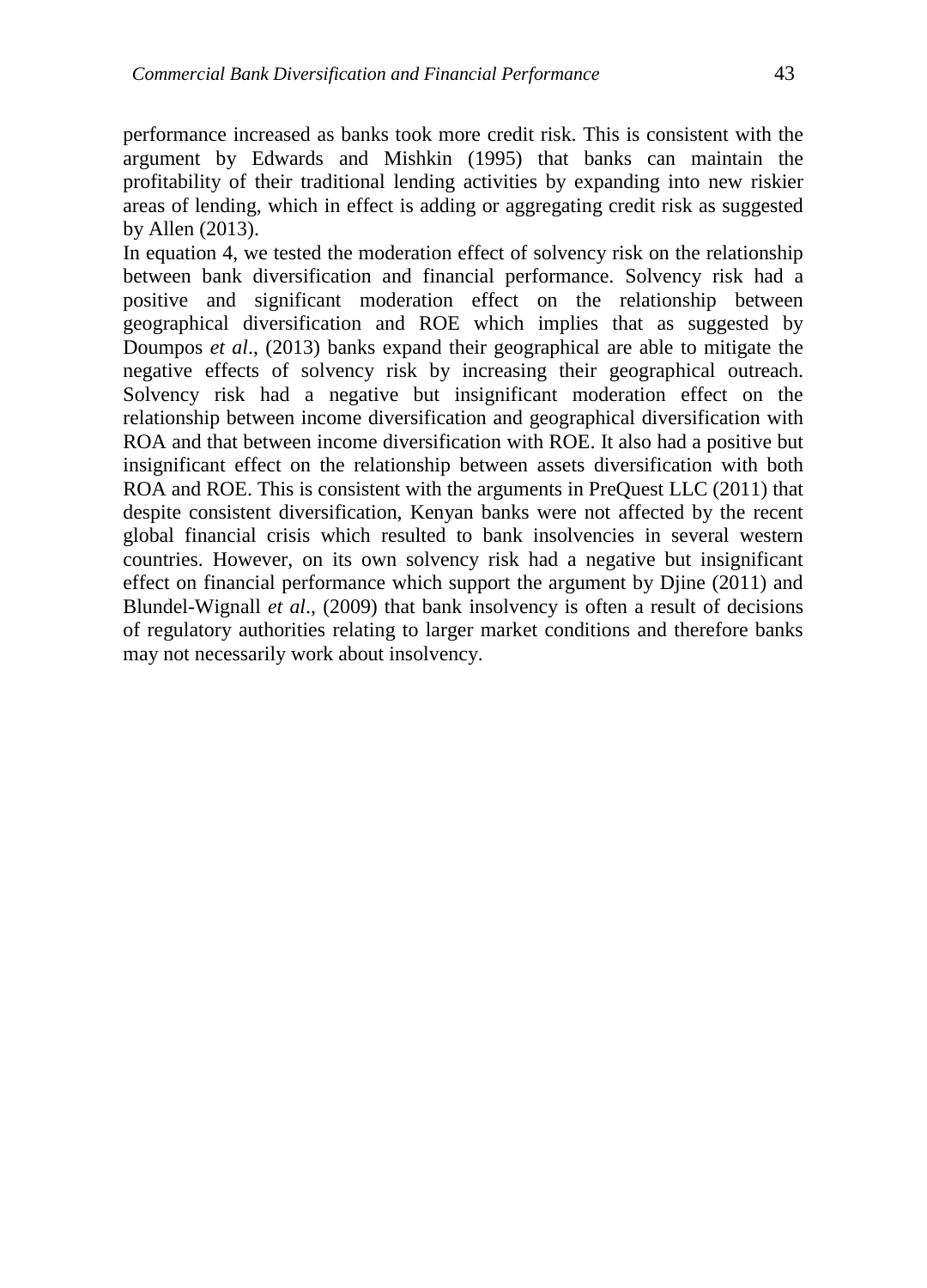| Variable                                                             | r aoic 5: Regi coston moder countamento<br>Depedent variable: $d(ROA_{it})$ |             |                   |             | Depedent variable: ROE <sub>it</sub> |             |             |            |
|----------------------------------------------------------------------|-----------------------------------------------------------------------------|-------------|-------------------|-------------|--------------------------------------|-------------|-------------|------------|
|                                                                      | [1]                                                                         | $[2]$       | $\lceil 3 \rceil$ | $[4]$       | $[1]$                                | $[2]$       | $[3]$       | $[4]$      |
| Constant                                                             | 0.001                                                                       | $0.051*$    | 0.020             | 0.069       | 1.805***                             | 1.790***    | $1.725***$  | $1.902***$ |
|                                                                      | (0.005)                                                                     | (0.026)     | (0.033)           | (0.044)     | (0.013)                              | (0.050)     | (0.064)     | (0.080)    |
| $d[Size_{i,t}]$                                                      | $-0.072***$                                                                 | $-0.061***$ | $-0.081***$       | $-0.062***$ | $-0.016$                             | $-0.004$    | $-0.031$    | 0.008      |
|                                                                      | (0.018)                                                                     | (0.019)     | (0.019)           | (0.019)     | (0.026)                              | (0.026)     | (0.028)     | (0.026)    |
| Growth rate $_{i,t}$                                                 | $0.077***$                                                                  | $0.070***$  | $0.083***$        | $0.070***$  | $0.039***$                           | $-0.038***$ | $0.051***$  | $0.034***$ |
|                                                                      | (10.659)                                                                    | (0.008)     | (0.009)           | (0.008)     | (0.009)                              | (0.010)     | (0.012)     | (0.010)    |
| diversification <sub>i.t</sub> (ID <sub>i,t</sub> )]<br>$d$ [Income] |                                                                             | $-0086**$   | $-0.111**$        | $-0.080*$   |                                      | $-0.035$    | $-0.025$    | 0.014      |
|                                                                      |                                                                             | (0.041)     | (0.044)           | (0.048)     |                                      | (0.050)     | (0.057)     | (0.067)    |
| Asset diversification <sub>i.t</sub> $(AD_{i,t})$                    |                                                                             | $-0.123**$  | $-0.049$          | $-0.162*$   |                                      | $-0.098$    | 0.067       | $-0.212$   |
|                                                                      |                                                                             | (0.054)     | (0.069)           | (0.088)     |                                      | (0.100)     | (0.132)     | (0.151)    |
| Geographical diversification, $(GD_{i,t})$                           |                                                                             | 0.002       | $0.004*$          | 0.004       |                                      | $0.024***$  | $0.026***$  | 0.000      |
|                                                                      |                                                                             | (0.002)     | (0.002)           | (0.005)     |                                      | (0.006)     | (0.006)     | (0.009)    |
| Credit Risk <sub>i.t</sub> $CR_{i,t}$                                |                                                                             |             | 0.113             |             |                                      |             | $0.394**$   |            |
|                                                                      |                                                                             |             | (0.130)           |             |                                      |             | (0.190)     |            |
| Solvency Risk <sub>i,t</sub> (SR <sub>i,t</sub> )                    |                                                                             |             |                   | $-0.056$    |                                      |             |             | $-1.342$   |
|                                                                      |                                                                             |             |                   | (0.558)     |                                      |             |             | (0.988)    |
| $CR_{i,t}$ *ID <sub>i,t</sub>                                        |                                                                             |             | $0.483***$        |             |                                      |             | 0.282       |            |
|                                                                      |                                                                             |             | (0.186)           |             |                                      |             | (0.274)     |            |
| $CR_{i,t}$ *AD <sub>it</sub>                                         |                                                                             |             | $-0.686**$        |             |                                      |             | $-1.124**$  |            |
|                                                                      |                                                                             |             | (0.292)           |             |                                      |             | (0.450)     |            |
| $CR_{i,t}$ *GD <sub>it</sub>                                         |                                                                             |             | $-0.035***$       |             |                                      |             | $-0.058***$ |            |
|                                                                      |                                                                             |             | (0.011)           |             |                                      |             | (0.017)     |            |
| $SR_{i,t}*ID_{i,t}$                                                  |                                                                             |             |                   | $-0.138$    |                                      |             |             | $-1.321$   |
|                                                                      |                                                                             |             |                   | (0.501)     |                                      |             |             | (0.967)    |
| $SR_{i,t}$ *AD <sub>i,t</sub>                                        |                                                                             |             |                   | 0.249       |                                      |             |             | 1.599      |
|                                                                      |                                                                             |             |                   | (0.986)     |                                      |             |             | (1.586)    |
| $SR_{i,t}$ * $GD_{i,t}$                                              |                                                                             |             |                   | $-0.019$    |                                      |             |             | $0.472***$ |
|                                                                      |                                                                             |             |                   | (0.074)     |                                      |             |             | (0.143)    |
| $R^2$ overall                                                        | 0.297                                                                       | 0.321       | 0.356             | 0.326       | 0.066                                | 0.132       | 0.178       | 0.175      |
| F-statistic                                                          | 56.804 (0.000)                                                              | 25.147      | 16.083            | 14.088      | 9.540                                | 8.090       | 6.311       | 6.162      |
| Prob.(F-statistic)                                                   |                                                                             | 0.000       | (0.000)           | (0.000)     | (0.000)                              | (0.000)     | (0.000)     | (0.000)    |

Table 3: Regression model estimations

**Notes:** Significant at: \*10, \*\*5 and \*\*\*1 percent levels; results shown are from random effects regression; standard errors in parenthesis Source: Research data (2015)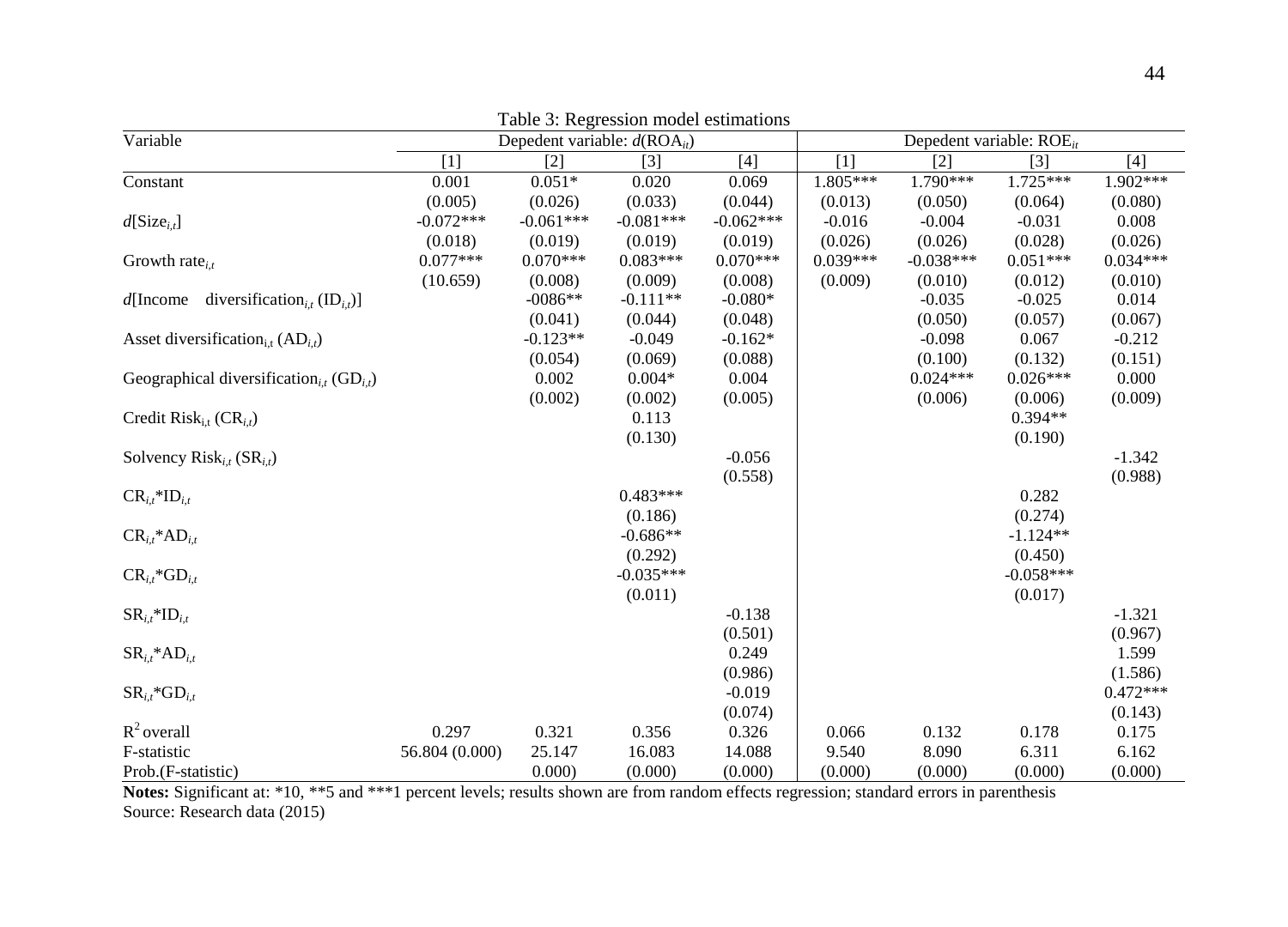# **5 Conclusions**

Does diversification affect the financial performance of commercial banks? Our paper finds a negative significant relationship between income diversification and asset diversification with bank returns on assets. These results concur with the agency view that managers with free cash flows would pursue diversification that does not enhance performance for personal reasons (Jensen, 1986). We attribute this to higher banking costs occasioned by diversification which lead to a diversification discount on bank performance or offset any expected benefits of diversification. We also find a positive and significant relationship between geographical diversification with both returns on assets and returns on equity. This concurs with the prescription of both the RBV theory and Market power theory that diversification is beneficial to firm performance through efficiency in the use of resources (Montgomery, 1994; Barney, 1991), cross subsidization, mutual forbearance of rigorous competition and reciprocal buying and selling among the units of a multi-business firm (Montgomery, 1994; Palich *et al*., 2000). However, income and asset diversification did not significantly affect bank returns on equity.

On whether this relationship is moderated by credit risk and solvency risk, we find that credit risk positively and significantly moderated the relationship between income diversification and bank returns on assets but significantly negatively moderated the relationship between asset diversification and geographical diversification with both returns on assets and returns on equity. However, the moderation effect of credit risk on the relationship between income diversification and return on equity was positive but insignificant. We also find that solvency risk positively and significantly moderated the relationship between geographical diversification and return on equity. However, the moderation effect of solvency risk on the relationship between income diversification, asset diversification and geographical diversification with returns on assets and that between income diversification and asset diversification with returns on equity were insignificant.

## **ACKNOWLEDGEMENTS**

I appreciate the Central Bank of Kenya bank supervision department for the provision of data towards this research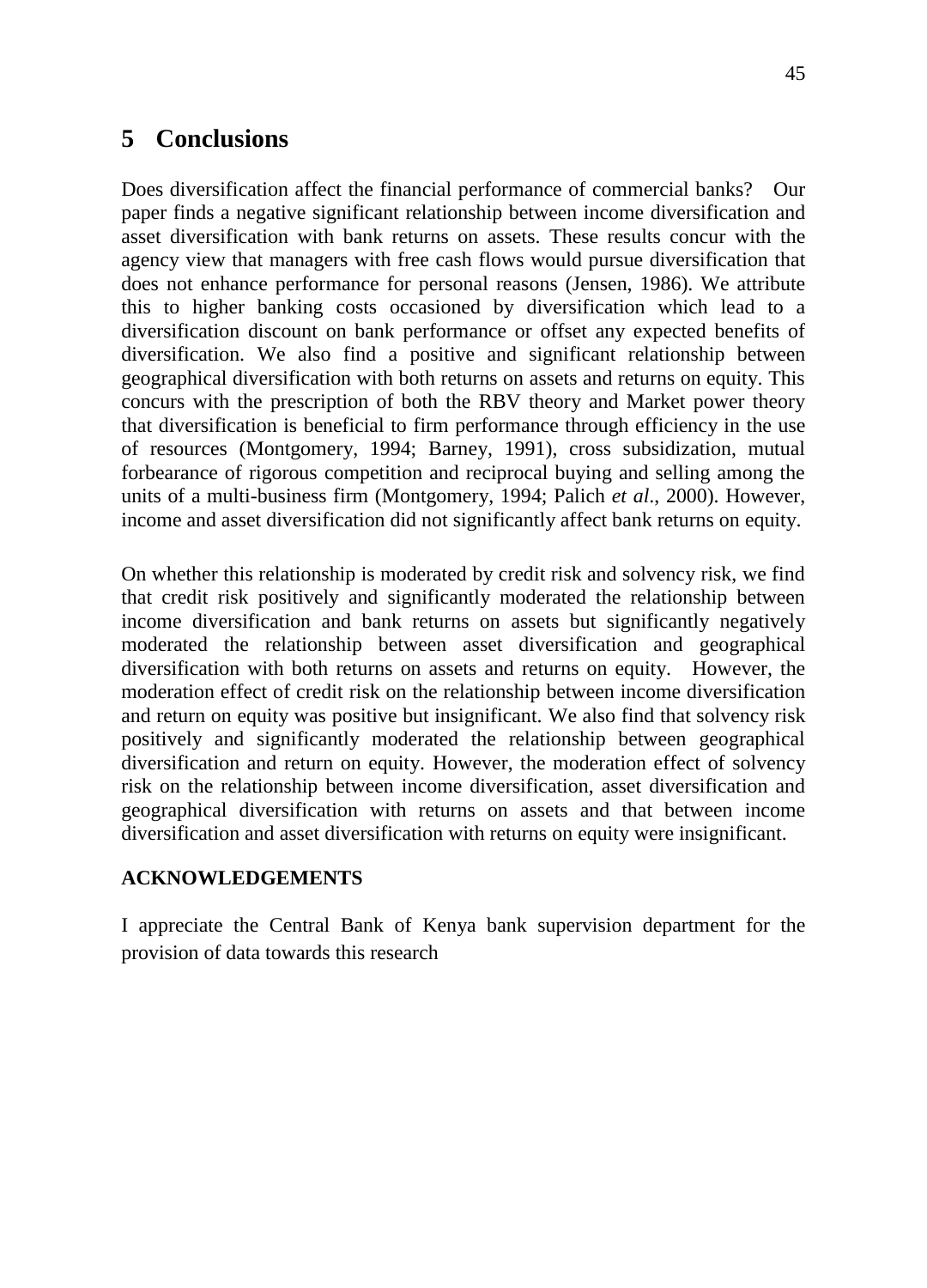## **References**

- [1] Acharya V., Hasan I., and Saunders A., (2006), Should Banks be Diversified? Evidence from Individual Bank Loan Portfolios, *Journal of Business*, Vol. 79 (3), Pp. 1355-1412
- [2] Allen S., (2013). Financial Risk Management; *A Practitioner's Guide to*  Managing market and Credit Risk, 2<sup>nd</sup> Ed., Wiley Finance, USA: John Wiley & Sons
- [3] Al-Smadi M.O., (2011), The Impact of E-Banking on the Performance of Jordanian Banks, *Journal of Internet banking and Commerce*, Vol. 16(2), Pp. 1-10
- [4] Baele L., De Jonghe O., and Vennet R.V., (2007), Does the Stock Market Value Bank Diversification?, *Journal of Banking and Finance*, Vol. 31, Pp. 1999-2023
- [5] Barney, J. (1991). Firm Resources and Sustained Competitive Advantage, *Journal of Management,* Vol. 17(1), Pp. 99-120
- [6] Barney, J. (2002). Gaining and Sustaining Competitive Advantage. Second Edition, Prentice Hall
- [7] Baron R.M., and Kenny D.A., (1986), The Moderator-Mediator Variable Distinction in Social Psychological Research: Conceptual, Strategic, and Statistical Considerations, *Journal of Personality and Social Psychology*, Vol. 51(6), Pp. 1173-1182
- [8] Bashir M.A., (1999), Risk and Profitability Measures in Islamic Banks: The Case of Two Sudanese Banks, *Islamic Economic Studies*, Vol. 6(2), Pp.1-24
- [9] Baum F.C., (2001). Residual diagnostics for cross section time series regression models, *The STATA Journal*, Vol. 1(1), Pp. 101-104
- [9] Beck T., Cull R., Fuchs M., Getenga J., Gatere P., Randa J., and Trandafir M., (2010). Banking Sector Stability, Efficiency, and Outreach in Kenya. Policy Research Working Paper 5442, The World Bank development research group, October
- [10] Beck T., Demirguc-Kunt A., and Merrouche O., (2010), Islamic vs. Conventional Banking: Business Model, Efficiency and Stability, Policy research working paper 5446, The World Bank development research group, **October**
- [11] Behr A., Kamp A., Memel C., and Pfingsten A., (2007), Diversification and the banks risk-return characteristics – Evidence from loan portfolios of German banks, Discussion paper, Series 2, Banking and Financial studies No. 05/2007, Deutsche Bundesbank, Frankfurt am main
- [12] Berger A.N., Hassan I., and Zhou M., (2010), Effects of Focus vs. Diversification on Bank Performance: Evidence from Chinese banks, BOFIT discussion papers 4/2010, Bank of Finland: Institute of Economies in Transition
- [13] Berry C. H. (1975). Corporate Growth and Diversification. *Princeton:*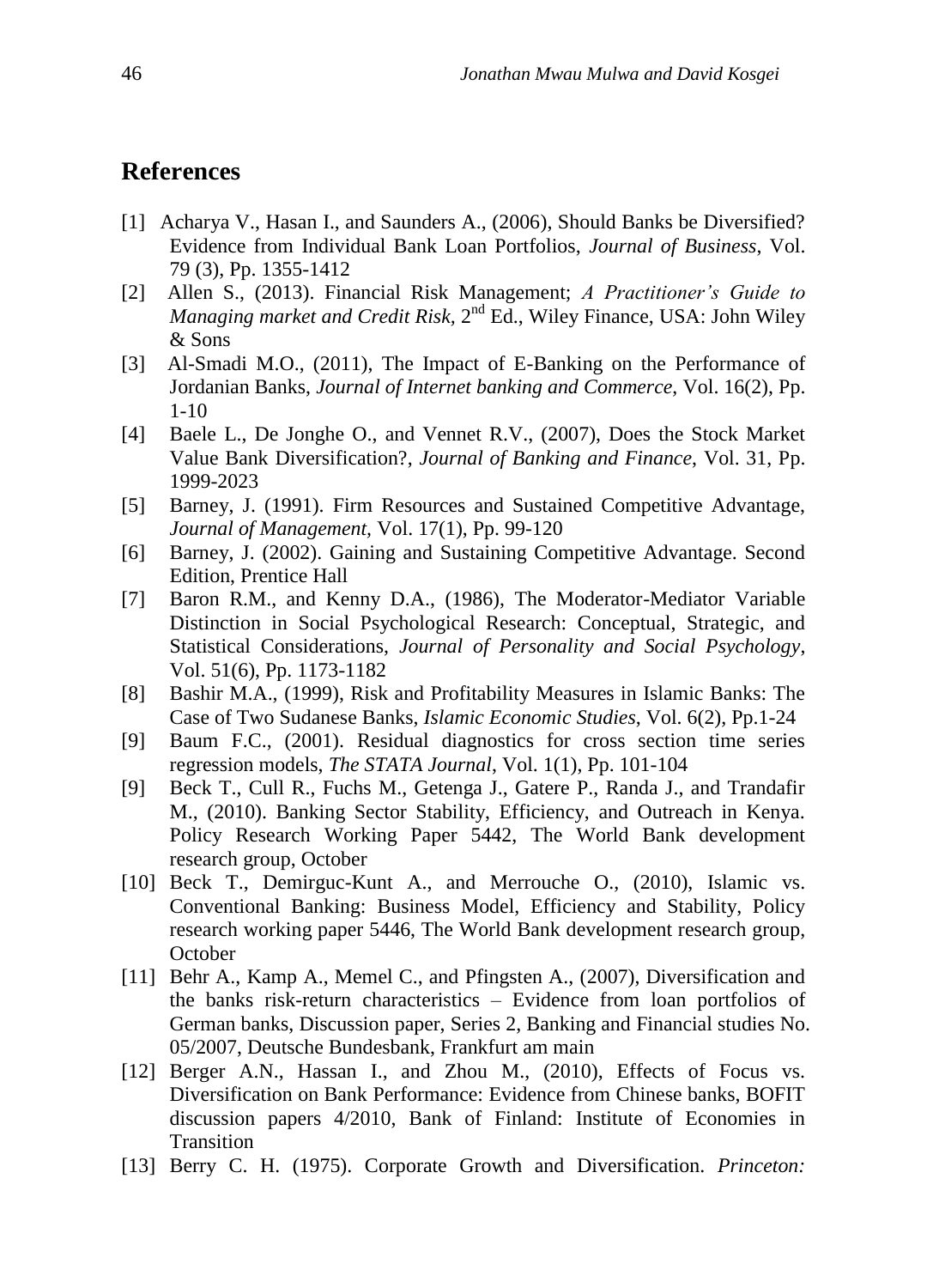*Princeton University Press*

- [14] Bessis J., (2002), Risk Management in Banking, 2<sup>nd</sup> Ed., England: John Wiley & Sons Ltd.
- [15] Blackwell III, J.L., (2005). Estimation and testing of fixed-effect panel-data systems. *The STATA journal*, Vol. 5(2), Pp. 202-207
- [16] Bludell-Wignall A., Wehinger G., and Slovik P., (2009), The Elephant in the Room: The Need to Deal with What Banks Do, *OECD Journal: Financial market trends*, Vol. 2009/2
- [17] Central bank of Kenya Bank Supervision Reports, (2013), Developments in the Kenyan Banking Sector for the Quarter ended  $31<sup>st</sup>$  Banking Sector Performance, Retrieved from [http://www.centralbank.go.ke/images/docs/Bank%20Supervision%20Report](http://www.centralbank.go.ke/images/docs/Bank%20Supervision%20Reports/Quarterly%20Performance%20Reports/Banking-Sector-Report-Q1.pdf%20on%2011th%20October%202013) [s/Quarterly%20Performance%20Reports/Banking-Sector-Report-Q1.pdf on](http://www.centralbank.go.ke/images/docs/Bank%20Supervision%20Reports/Quarterly%20Performance%20Reports/Banking-Sector-Report-Q1.pdf%20on%2011th%20October%202013)   $11<sup>th</sup>$  [October 2013](http://www.centralbank.go.ke/images/docs/Bank%20Supervision%20Reports/Quarterly%20Performance%20Reports/Banking-Sector-Report-Q1.pdf%20on%2011th%20October%202013)
- [18] Christiansen W.A., and Pace D.R., (1994), Relaxing the Glass-Steagall Act: Do Diversification Benefits Exist?, *Journal of Financial and Strategic Decisions*, Vol. 7(3), pp. 55-62, Fall
- [19] Demirguc-Kunt A. and Huizinga H., (2012), Do we need big banks? Evidence on performance, strategy and market discipline, Bank for International Settlements (BIS) Seminar paper, 2012: January, [Retrieved from: <http://www.bis.org/bcbs/events/bhbibe/demirguc.pdf> (September, 2013)]
- [20] Dickey, D.A., and Fuller, W.A., (1979). Distribution of the estimators for autoregressive time series with a unit root, *Journal of the American Statistical Association,* Vol. 74, Pp. 427-431
- [21] Dickey, D.A., and Fuller, W.A., (1981). Likelihood ratio statistics for autoregressive time series with a unit root, *Econometrica: Journal of the Econometric Society*, Vol. 49, Pp. 1057-1072
- [22] Dima A.M., and Orzea, I., (2012). Risk Assessment and Management. USA, Wyoming: Academy Publish
- [23] Djine L. T., (2011), Assessing the Risk of Bank Failure in Cameroon: A z-Scoring Approach, *International Research Journal of Finance and Economics*, EuroJournals Publishing, Inc., Issue 77
- [24] Doumpos M., Gaganis C., and Pasiouras F., (2013), "Bank Diversification and Overall Financial Strength: International Evidence around the Crisis", Financial Engineering Laboratory: Technical University of Crete, Working paper No. 3, November
- [25] Ebrahim A., and Hasan I., (2008), The Value Relevance of Product Diversification in Commercial Banks, *Review of Accounting and Finance*, Vol. 7(1), Pp. 24-37, Emerald Group Publishing Limited
- [26] Edwards R.F and Mishkin F.S., (1995), The Decline of Traditional Banking: Implications for Financial Stability and Regulatory Policy, *FRBNY Economic Policy Review*, 1995: July
- [27] Elsas R., Hackethal A., Holzhauser M., (2006), The Anatomy of Bank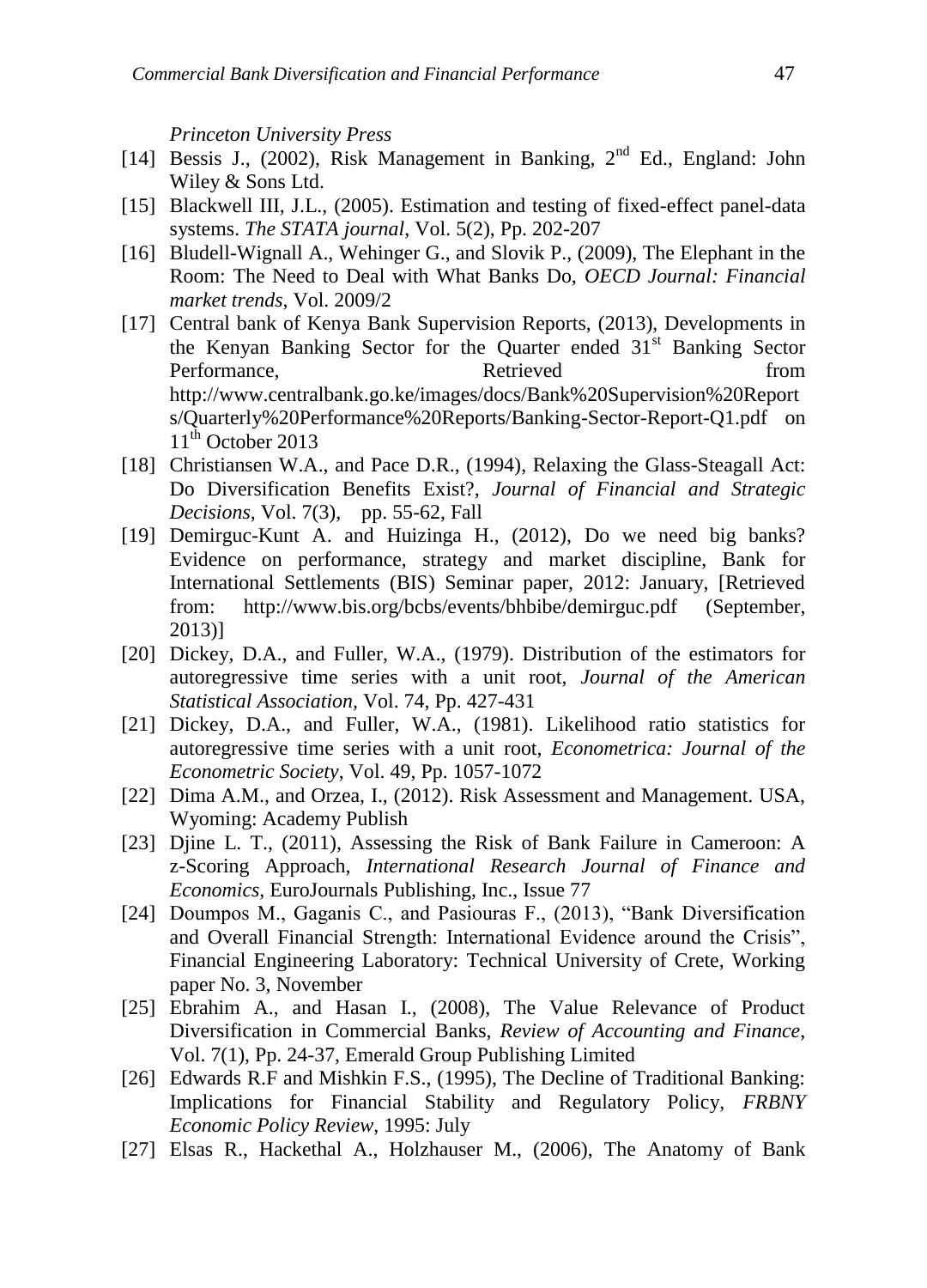Diversification, *Journal of Banking and Finance*, Vol. 34 Pp. 1274-1287

- [28] Elyasiani E., and Wang Y., (2012), Bank holding company diversification and production efficiency, *Applied Financial Economics*, Routledge: Taylor and Francis Group, Vol. 22(17), pp. 1409-1428, April
- [29] Field A., (2009). Discovering statistics using SPSS for windows,  $(3<sup>rd</sup>$  ed.). London: SAGE Publications
- [30] Gambacorta L., Scatigna M., and Yang J., (2014), Diversification and bank profitability: a nonlinear approach, *Applied Economics Letters*, Routledge: Taylor and Francis Group, Vol. 21(6), PP. 438-441, February
- [31] Gamra S.B., and Plihon D., (2011), Revenue diversification in emerging banks; Implications for financial performance
- [32] Goetz M.R., Laeven L., and Levine R., (2013), Identifying the Valuation Effects and Agency Costs of Corporate Diversification: Evidence from the Geographic Diversification of U.S. Banks, *The Review of Financial Studies*, Vol. 26(7), Society for Financial Studies
- [33] Gort M. (1962), Diversification and Integration in American Industry, *Princeton: Princeton University Press,* Issue 77
- [34] Greene H.W., (2008). Econometric analysis,  $(6^{th}$  ed.). Upper saddle river, NJ: Prentice hall
- [35] Gribbin, J.D., (1976). The Conglomerate Merger, *Applied Economics*, Vol. 8, Pp. 19-35
- [36] Gujarati, D.N., (2004). Basic econometrics, (4<sup>th</sup> ed.). McGraw Hill Companies
- [37] Gwon, E. J. (2011),The Effect of Diversification of the Commercial Banking, Asia-Pacific Economic and Business History Conference, California – Berkeley, USA
- [38] Harker P.T. and Zenios S.A., (2000), Performance of Financial Institutions: Efficiency, Innovation and Regulation, Press Syndicate of the University of Cambridge, New York
- [39] Hoe, S.L., (2008). Issues and procedures in adopting structural equation modelling technique, *Journal of applied quantitative methods*, Vol. 3(1)
- [40] Hoskisson R. E., and Hitt M. A. (1990). Antecedents and Performance Outcomes of Diversification: A review and Critique of Theoretical Perspectives, *Journal of management*, Vol. 16, Pp. 461-509
- [40] Jensen, C. M. (1986). Agency Costs of Free Cash Flow, Corporate Finance and Takeovers. *American Economic Review,* Vol. 76(2), Pp. 323-329
- [41] Jensen, C. M. and Meckling, H. W. (1976). Theory of the Firm: Managerial Behavior, Agency Costs and Ownership Structure. *Journal of Financial Economics*, Vol. 3, Pp. 305-360
- [42] Joint Annual Report by Financial Sector Regulators, (2012), Kenya's Financial Sector Stability Report 2011, December 2011 Issue no. 3, 2012: June
- [43] Joint Annual Report by Financial Sector Regulators, (2014), Kenya's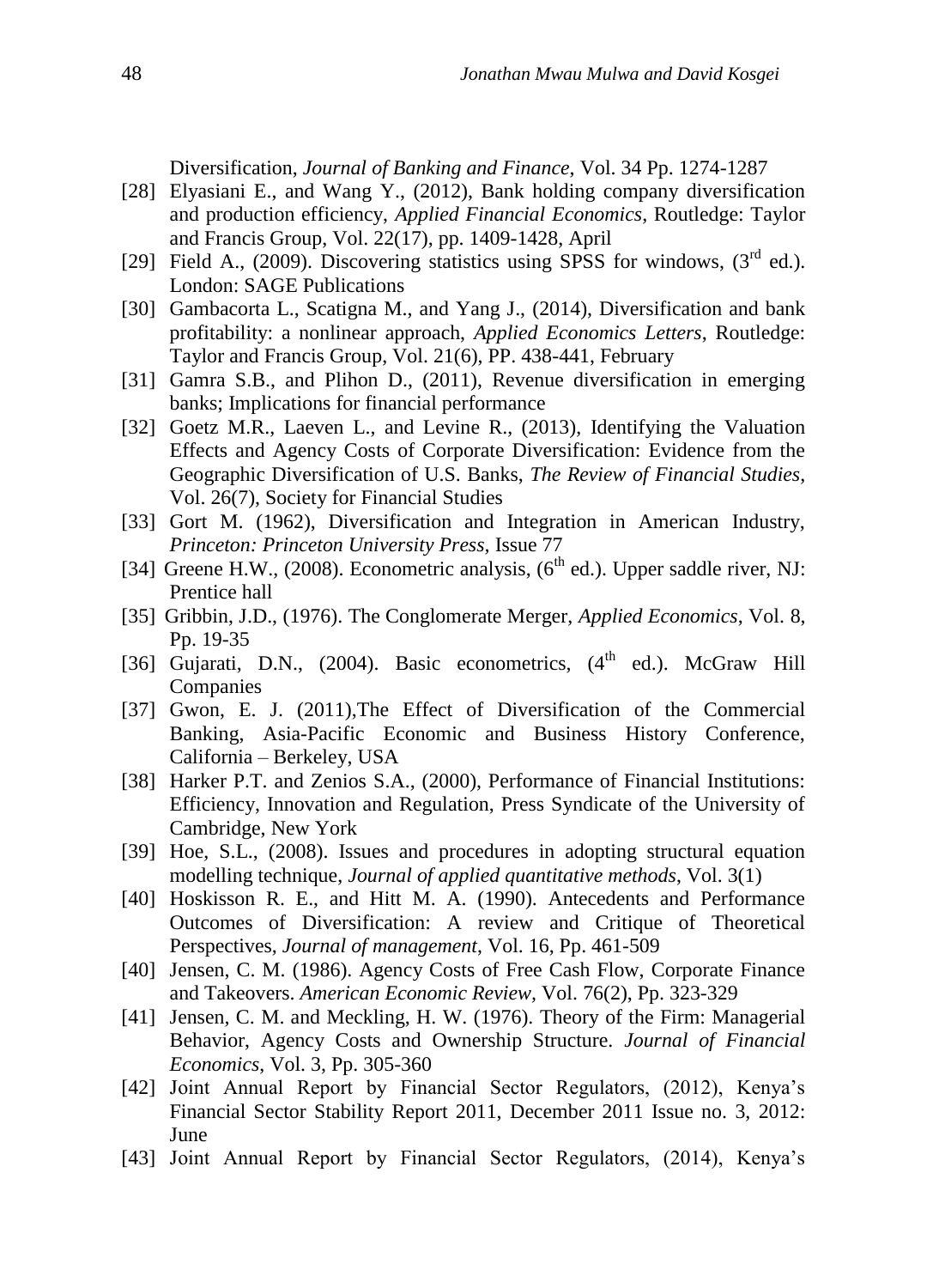Financial Sector Stability Report 2013, December 2013 Issue no. 5

- [44] Kahloul I. and Hallara S., (2010), The Impact of Diversification on Firm Performance and Risk: An Empirical Evidence, *International Research Journal of Finance and Economics*, Euro Journals Publishing, Inc., Issue 35
- [45] Kiweu J.M., (2012), Income Diversification in the Banking Sector and Earnings Volatility: Evidence from Kenyan Commercial Banks*,* KBA centre for Research on Financial Markets and Policy, Working paper series, No. 2
- [46] Kodongo O., and Natto D., (2014), The Drivers of Cross-border Banking Expansion: Evidence from East Africa, KBA centre for Research on Financial Markets and Policy, Working paper series, No. 8
- [47] Li, L. and Qian G., (2005). Dimensions of International Diversification: The Joint Effects of Firm Performance. *Journal of Global marketing*, vol. 13(3), Pp. 7-35
- [48] Lieberman B.M., and Montgomery D.B., (1988), First-Mover Advantages, *Strategic Management Journal*, Vol. 9, Issue Special Issue: Strategy content research, summer: 1988
- [49] Lin S.L., (2010), Bank international diversification on home bias, profitability and risk: Evidence from emerging and industrial countries, *Africa Journal of Business Management*, Vol. 4(17), pp. 3817-3836
- [50] Lind D.A. Marchal W.G., and Wathen S.A. (2015). Statistical Techniques in Business & Economics,  $16<sup>th</sup>$  Ed., New York: McGraw-Hill Education
- [51] Markowitz H., (1952), Portfolio Selection, *Journal of Finance*, American Finance Association, Vol. 7(1), pp. 77-91, 1952: March
- [52] Mercieca S., Schaeck K., and Wolfe, S. (2007). Small European Banks: Benefits from Diversification? *Journal of Banking and Finance*, Vol. 31 (7), Pp. 1975-1998
- [53] Montgomery, C. A. (1994). Corporate Diversification. *Journal of Economic Perspectives*, Volume 8(3), Pp. 163-178
- [54] Mulwa J.M., Tarus D.K. and Kosgei D. (2015). Commercial Bank Diversification: A theoretical Survey. *International Journal of Research in Management & Business Studies*, Vol. 2(1), 45-49
- [55] Ncube M., (2009), Efficiency of the Banking Sector in South Africa, *African Economic Conference 2009:* Fostering Development in an Era of Financial and Economic Crises, Addis Ababa
- [56] Ndung'u N., (2013). "The Importance of the Banking Sector in the Kenyan Economy", *Remarks by Prof. Njuguna Ndung'u , Governor of the Central Bank of Kenya, at the Bank of India – Kenya branch, Diamond Jubilee Celebrations, 12 April 2013*, Bank for International Settlement, Available on: [http://www.bis.org/review/r130425f.pdf?](http://www.bis.org/review/r130425f.pdf)frames=0, Accessed: 12<sup>th</sup> May 2014
- [57] Obinne U.G., Uchenna A.W., Nonye U.J., and Okelue U.D., (2012), Impact of Corporate Diversification on the Market Value of Firms: A study of Deposit Money Banks Nigerian, *European Journal of Business and Management*, Vol. 4(8)
- [58] Olo O. (2009). Corporate Diversification and Firm Performance. *Manager:*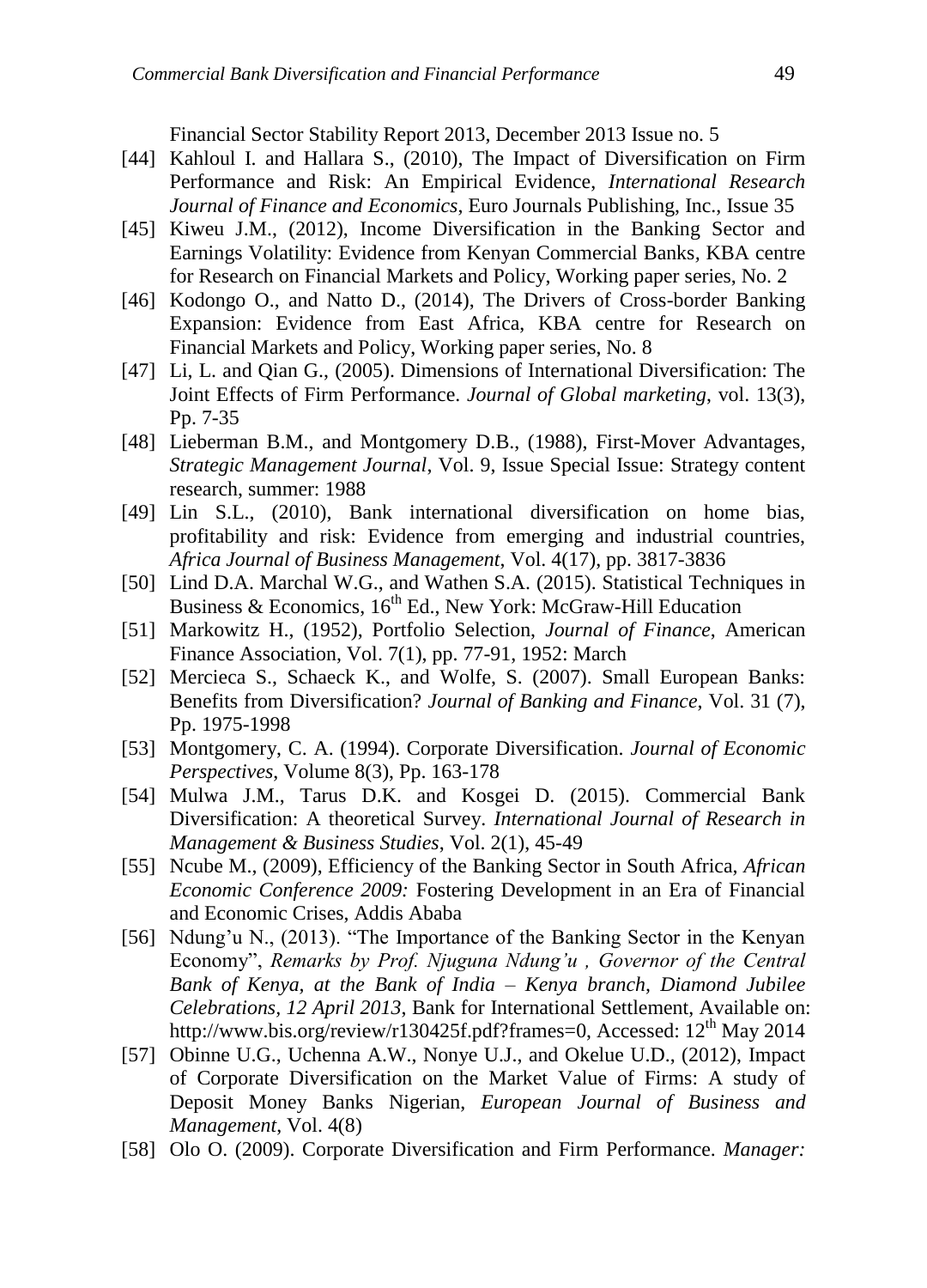*Current Economic Crisis*, Vol. 9, Pp. 39-51

- [59] Ongore V.O., and Kusa G.B., (2013), Determinants of Financial Performance of Commercial Banks in Kenya, *International Journal of Economics and Financial Issues*, Vol. 3(1), pp.237-252
- [60] Osborne J. W., and Elaine W., (2002), Four assumptions of multiple regression that researchers should always test, *Practical Assessment*, *Research & Evaluation*, Vol. 8(2)
- [61] Palich, L.E., Cardinal, L.B and Miller, C.C. (2000). Curvilinearity in the Diversification-Performance Linkage: An Examination of Over Three Decades of Research. *Strategic Management Journal,* Vol. 21, Pp. 155-174
- [62] Pan, W. and Tsai W., (2012). Internationalization, regional Diversification and Firm Performance: The Moderating Effects of Administrative Intensity. *International Journal of Business and Social Science*, Vol. 3 (18), Pp. 274-282
- [63] Penrose, E. G., (1959). The Theory of the Growth of the Firm. New York: Wiley
- [64] Porter, M. E. (1980). Competitive Strategy Techniques for Analyzing Industries and Competitors. The Free Press: New York
- [65] Prahalad, C.K and Hamel, G. (1990). The Core Competences of the Corporation. *Harvard Business Review*, Vol. 68(3), Pp. 79-91
- [66] PreQuest LLC., (2011), The Outlook of Kenyan Banking Sector, Oxford Analytica Limited, United Kingdom, 2011: September 16
- [67] Saksonova S. and Solovjova I., (2011), Analysis of the quality and profitability of assets in the banking system and the impact of macroeconomic factors on its stability – case of Latvia, International Conference on Applied Economics – ICOAE 2011 [Retrieved from: [http://kastoria.teikoz.gr/icoae2/wordpress/wp-content/uploads/2011/10/058.p](http://kastoria.teikoz.gr/icoae2/wordpress/wp-content/uploads/2011/10/058.pdf) [df](http://kastoria.teikoz.gr/icoae2/wordpress/wp-content/uploads/2011/10/058.pdf) (September 2013)]
- [68] Stiroh J. K. and Rumble A., (2006), The dark side of diversification: The case of US financial holding companies, *Journal of Banking and Finance*, Volume 3
- [69] Stiroh, J.K. (2002), Diversification in banking; Is noninterest income the answer?, Federal Reserve Bank of New York Staff Report 154: 1-26
- [70] Tabarrok A., (1998), The Separation of Commercial and Investment Banking: The Morgans vs. The Rockefellors, *The Quarterly Journal of Australian Economics*, Vol. 1(1), pp. 1-18
- [71] Tanweeer U.I. (2011). Normality Testing A direction. *International Journal of Business and Social Science*, Vol. 2(3), Pp. 115-118
- [72] Teece, D. J., Pisano, G and Shuen, A. (1997). Dynamic Capabilities and Strategic Management. *Strategic Management Journal,* Vol. 18(7), 509-533
- [73] Turkmen, S.Y. and Yigit, I., (2012). Diversification in Banking and its effect on Bank Performance: Evidence from Turkey. *American International Journal of Contemporary Research*, Vol. 2(12), Pp. 110-119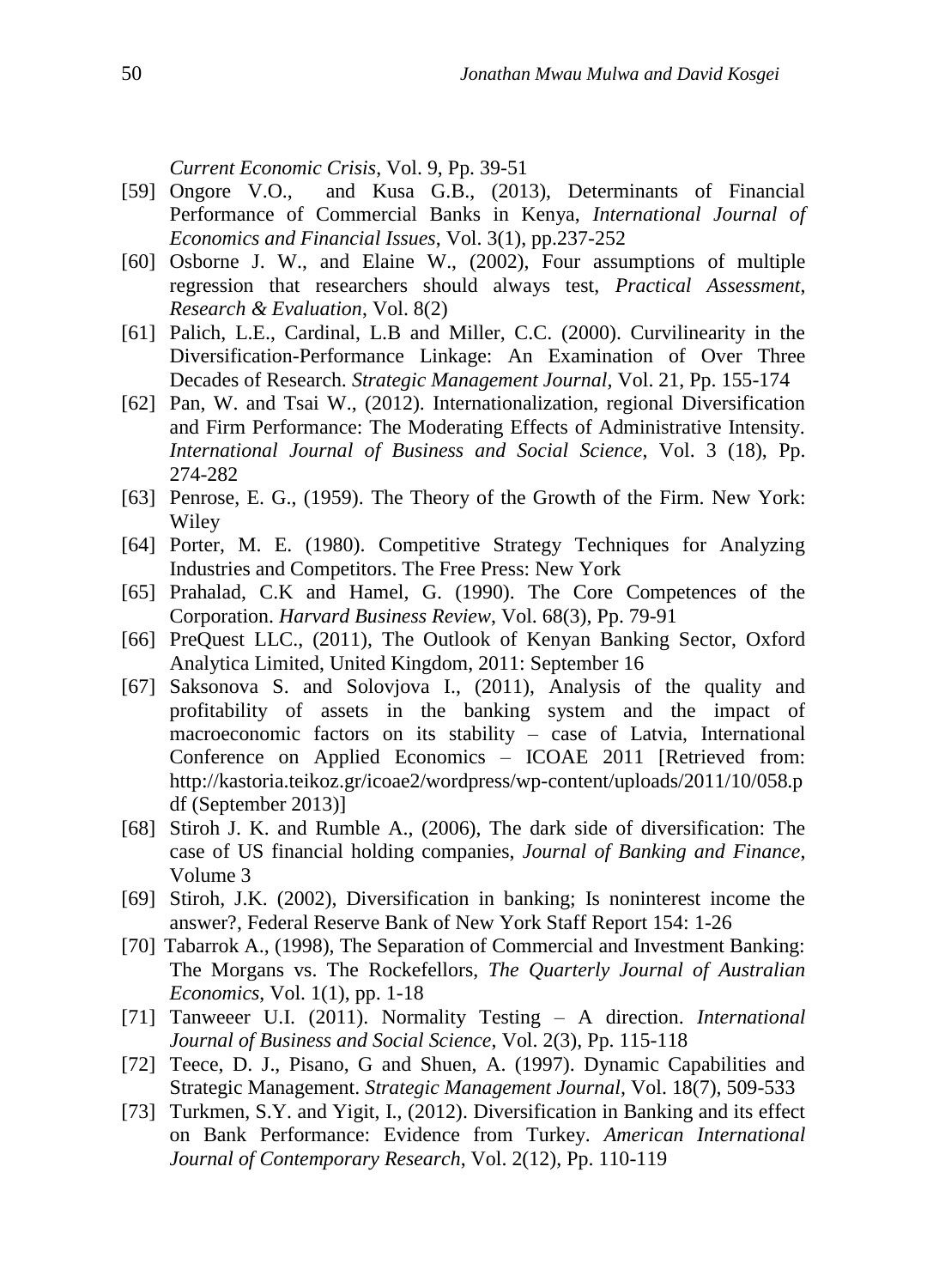- [73] Wernerfelt, B. (1984). A Resource Based View of the Firm. *Strategic Management Journal*, Vol. 5, Pp. 171-180
- [74] Whisman M. A., and McClelland G. H. (2005). Designing, Testing, and Interpreting Interactions and Moderator Effects in Family Research. *Journal of Family Psychology*, Vol. 19(1), Pp. 111-120
- [75] Williams M.N., Gomez C.A. and Kurkiewicz D., (2013), Assumptions of multiple regression: Correcting two misconceptions. *Practical Assessment, Research & Evaluation*, Vol. 18 (11)
- [76] Yuliani, Hadiwidjojo D., Sudarma M., and Solimun. (2013). Diversification Linkage Model and Firm Performance: A Literature Review, *International Journal of Business and Behavioral Sciences*, Vol. 3 (1), Pp. 36-42